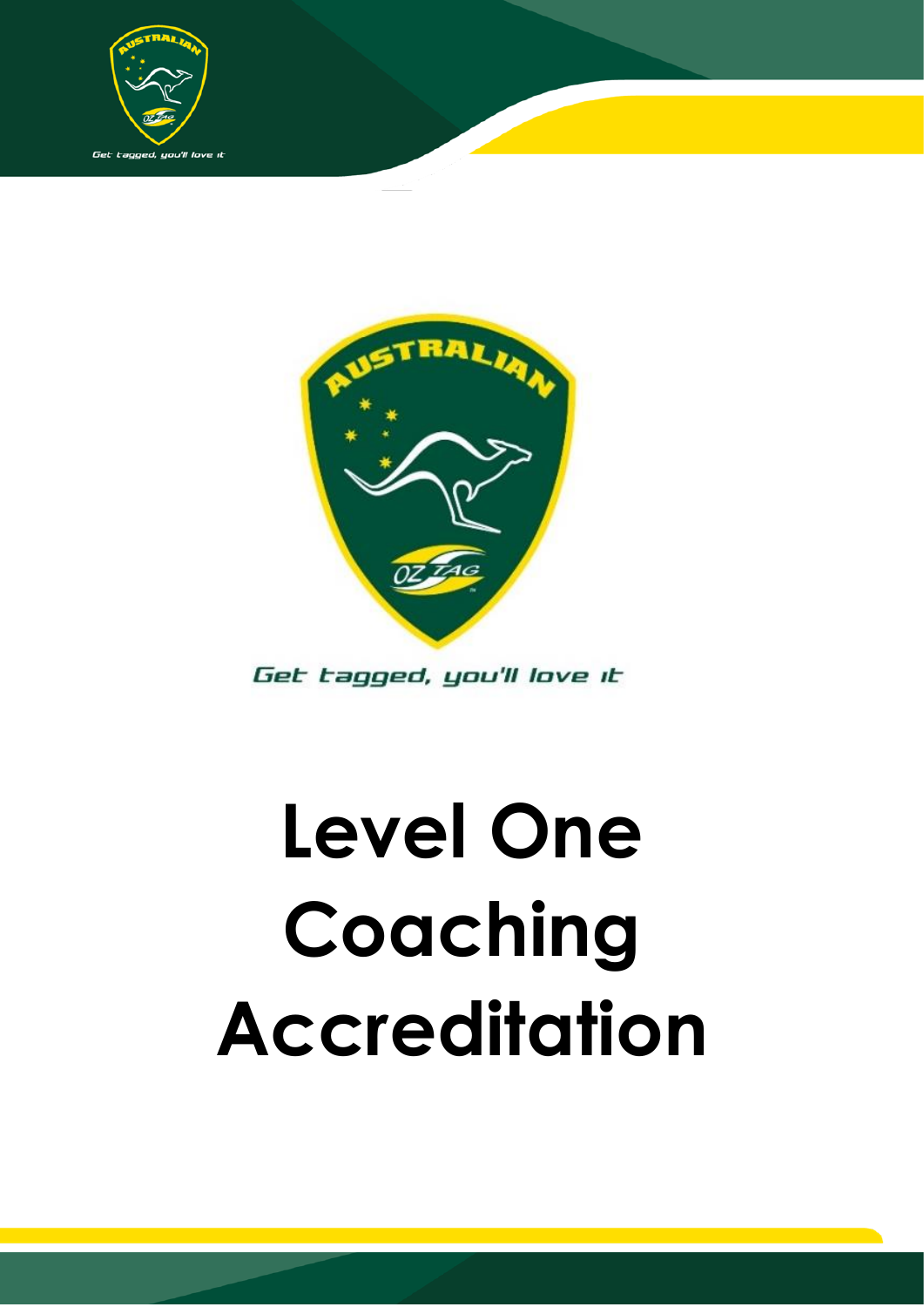

# **Level One Coaching Accreditation**



#### **Introduction**

The Australian Oztag Sports Association (AOSA) has recognised the critical role Coaches play in fostering the development of our athletes both on and off the field and as such the Oztag Level One Coaching Course has been developed to provide Coaches who are passionate about the Game, have a desire to develop the skills of our young players and to provide a fun, safe environment where they are continually learning new skills and leave the session wanting more.

Becoming an accredited coach is an important step in ensuring that you are providing a quality service to all players.

By undertaking this course, you will be trained in applying the basic coaching principles for Oztag, obtain access to basic skills, drills and games that are best suited to Oztag and gain an understanding of the Basic Laws of the Game.

The course is delivered online with a 90% pass mark of the multiple-choice questionnaire required for Accreditation to be provided.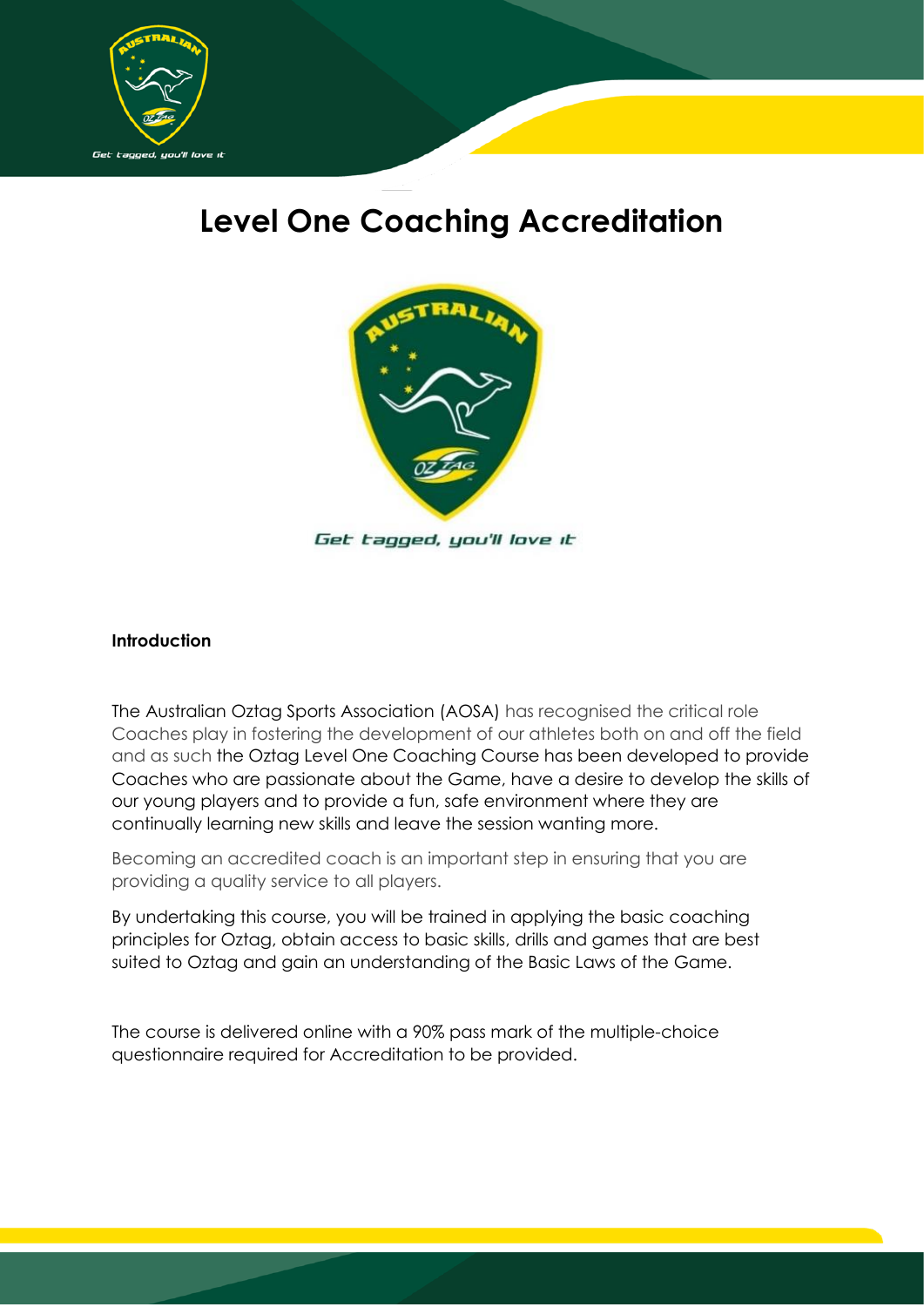

# **WHAT IS OZTAG??**

Australian Oztag was founded in 1992 and is a non-tackling version of rugby league played by both male & females from 4 – 65 years of age. Due to the non-contact nature of Oztag and the broad range of ages competing for both male and female, it has proven to be a great introduction to other sports for young children and also a popular alternative for those who have played Rugby League or Union and are looking to find that competitive spirit without the bumps and bruises.

It is a recreational game where players turn up and play. No training, just play. That's the beauty of Oztag & why it is so popular and with over 178,000 registered players competing, the Game will continue to grow because it caters for all.

Being played on a 70m x 50m field, it means 2 games of Oztag can be played on one Rugby League/Union or Soccer field. Eight players for each team are on the field at any one time with players wearing Velcro patches on each side of their shorts that the tags attach to with the object being to score as many tries as possible against your opposition with defenders having to remove the tags to prevent this from happening. Teams have six plays or tags in which to score a try, with a range of skills being able to be utilised such as kicking, passing, evasive skills and of course tagging.

The sport is considered non-contact and the Rules are designed in such a way that this is maintained with the person who initiates contact albeit the defender or attacker being penalised.

There are representative opportunities for all players from a local level all the way through to Australian teams with players being able to compete at State and National Championships as well as World Cup Tournaments.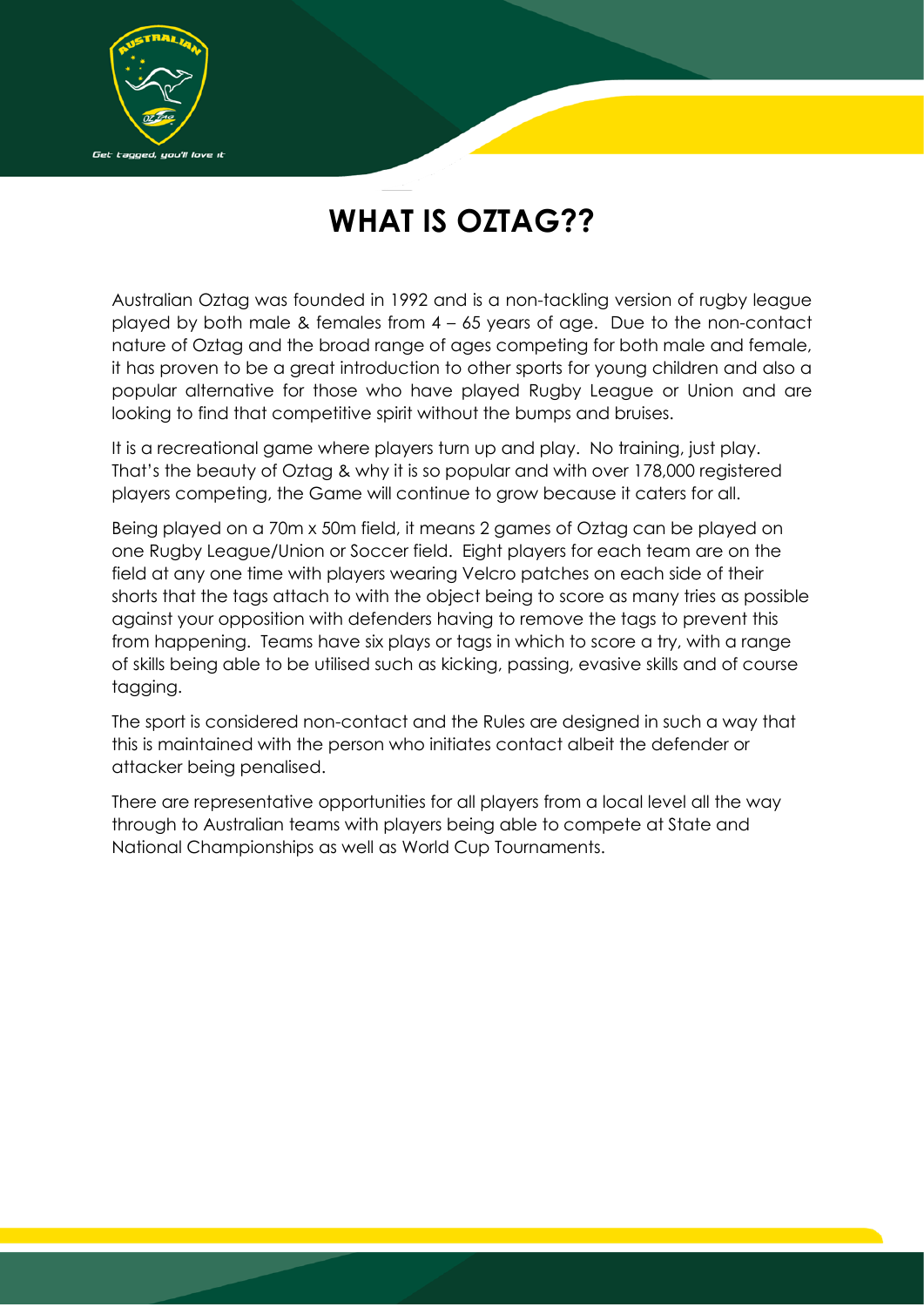

# **HISTORY**

Oztag started back in 1992 with two small senior competitions being held in the St George region (32 teams) & Cronulla region (16 teams).

The first junior competition was started in Cronulla in 1995 with 14 teams competing.

The Game has now grown nationally with the majority of players competing along the Eastern States of Australia, that being New South Wales, Queensland and the ACT.

Oztag has also expanded to some of the other states including Victoria, Western Australia and South Australia and there are also over 20 nations playing Oztag internationally.

The NSW Senior State Cup started back in 1995 with only 16 teams competing, the 2021 NSW Senior State Cup will see over 230 teams competing from all parts of the State including the ACT.

It is at the Junior level where Oztag has seen its biggest growth with the first NSW Junior State Cup being held in 2005 with 36 teams fielding 570 players, 2021 will see over 380 teams competing across 2 tournaments fielding over 5600 players.

These numbers are reflected in the Queensland Junior State Cup with the number of teams competing being a record high 175 teams fielding over 2500 players.

There are currently 150,000 players competing in Oztag competitions throughout Australia across 80 Associations which further emphasises the significance and continued growth of the Game.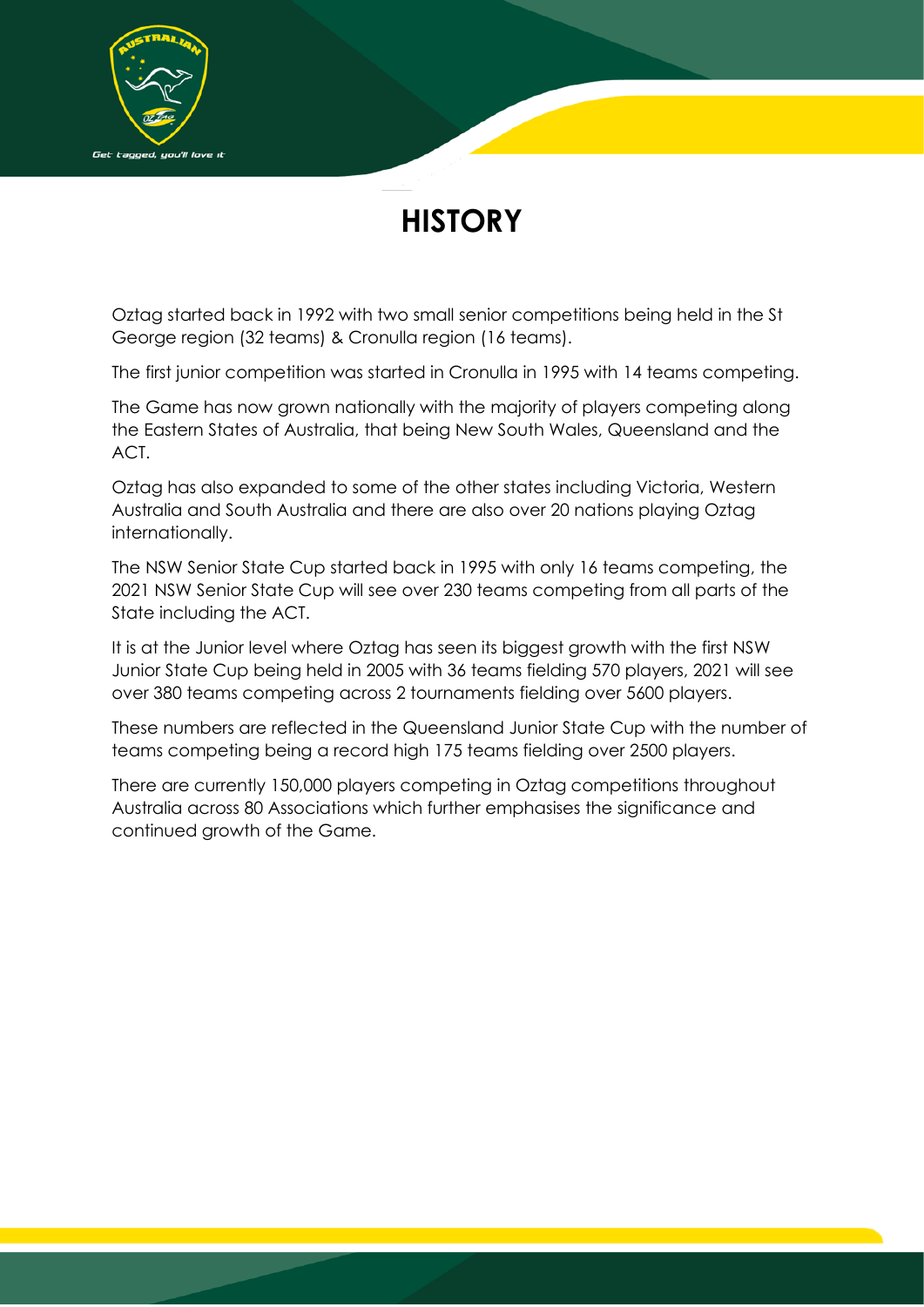

# **Your Role as a COACH**



What are some of the key words you would associate with the Role of a Coach??

Passionate, Knowledgeable, Communicator, Organized, Fair, Ethical, Ability to Teach and Develop Young Athletes, Instructor, Assessor, Friendly, Challenge their Players, Motivator, Role Model.

#### **The Role of the Coach is to enable the athlete to achieve levels of performance to a degree that may not have been possible if left to his/her own endeavours.**

The main role of all sporting coaches is to develop the participants they coach to reach their full potential in their chosen sport. How can this be achieved??

- Create the right conditions for learning to happen
- Analyse the participants performances
- Communicate effectively
- Instruct the required skills for the chosen sport
- Provide encouragement and motivation to the participants

A balanced and inclusive outlook to coaching is very important as is creating positive relationships with your participants, parents/guardians of the participants and officials at all levels.

You don't need to do everything as the Coach – by building relationships with other parents/guardians and by simply ASKING for assistance, you'll be amazed as to how many parents will put their hands up to help out. Not only does it take the pressure off you, it also provides those parents with a better understanding of what is actually involved in coaching their child's team.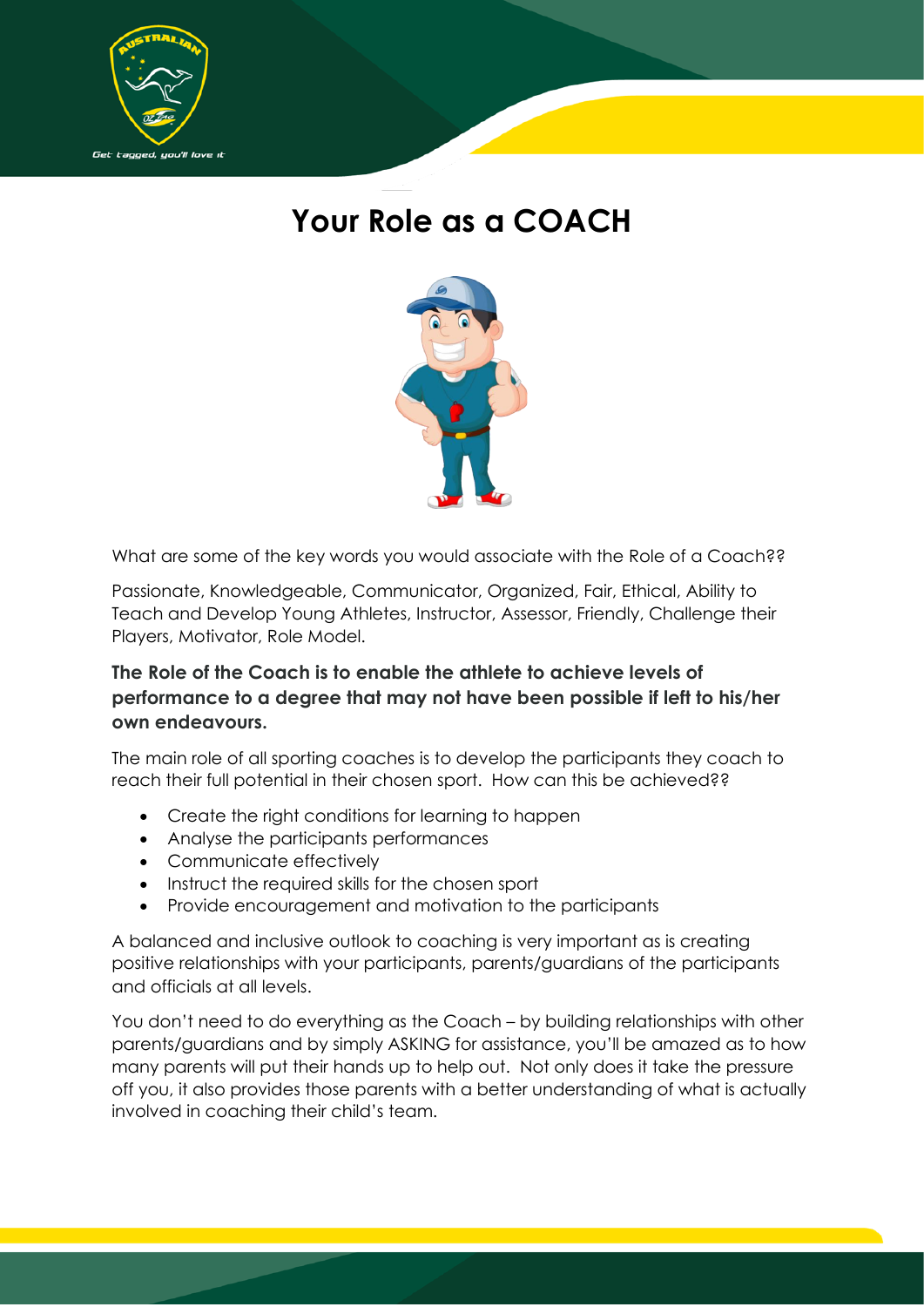

#### **A GOOD COACH will:**

- Be enthusiastic and show enjoyment when coaching
- Be self-confident, consistent, friendly, fair and competent
- Have a thorough knowledge of the rules and teaching points of the sport
- Be a good role model and lead by example
- Have the ability to maintain discipline throughout the session

#### **Coaching Styles**

- Authoritarian/Autocratic (do as I say) very strict, makes all the decisions
- Democratic (athletes involved in the decision making) looks for buy in from the athlete/s
- Laissez Fair (very casual) athletes have all the decision-making power and use the coach when needed for advice and guidance

A combination of all 3 Coaching Styles may be adopted throughout your time as a coach. Ultimately you will find the method that best suits you, your personality and your athletes.

#### **Communication**

An important tool for any coach is to have good communication skills – the ability to convey your messages clearly and effectively.

Non-verbal gestures can be just as effective – head nods, smiles, frowns, body posture, pointing, movement of hands are all ways in which a message can be given to your players without using your voice.

Coaching is about more than just teaching kids to play Oztag, it's also about creating a positive learning environment. One in which players are motivated, learning new skills, having fun and building meaningful relationships.

Below are a few ways in which a Positive Learning Environment can be created:

- Making sure players are adequately challenged
- A focus on development rather than winning
- Encouragement of friendship and teamwork
- Praise hard work and effort
- Make training fun play lots of games
- Embrace and accept mistakes

By creating a positive learning environment, players will tend to develop internal motivation which in turn leads to players developing:

• Good sportsmanship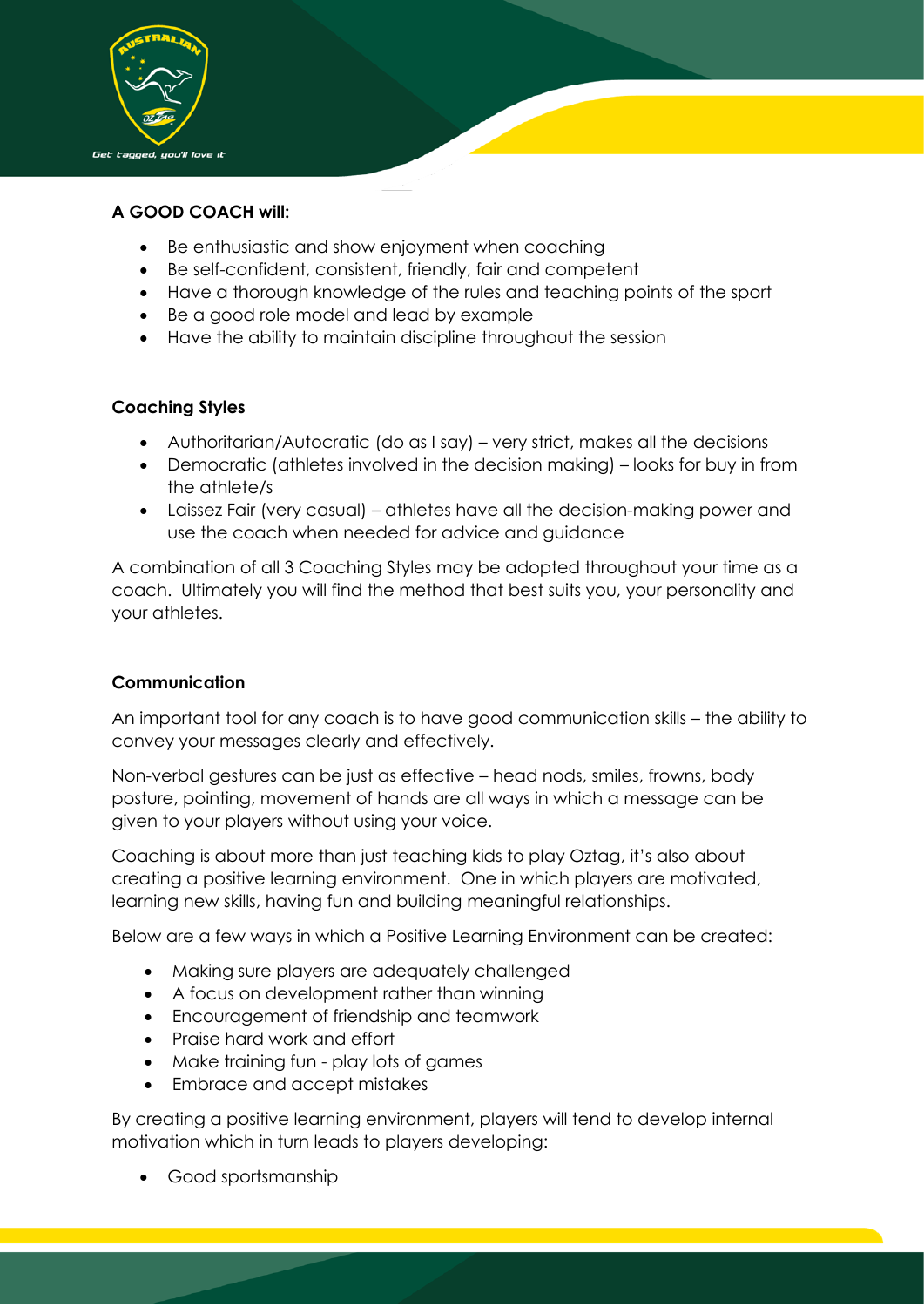

- Positive attitudes towards players and coaches
- Improved confidence and a higher perception of their own ability
- Higher persistence levels
- Increased well-being and love of the Game

Fun is one of the main reasons young children play SPORT – what's important for coaches to realise is what we as Adults consider FUN, may not be FUN for the children. When preparing your training sessions consider the following when trying to create a FUN and pleasurable experience for the children.

- Have a variety of activities and be prepared to adjust your session
- Minimize the level of instruction and interference
- High level of involvement for all participants
- High opportunity for success
- High amounts of game based activities
- Use positive verbal and non-verbal communication techniques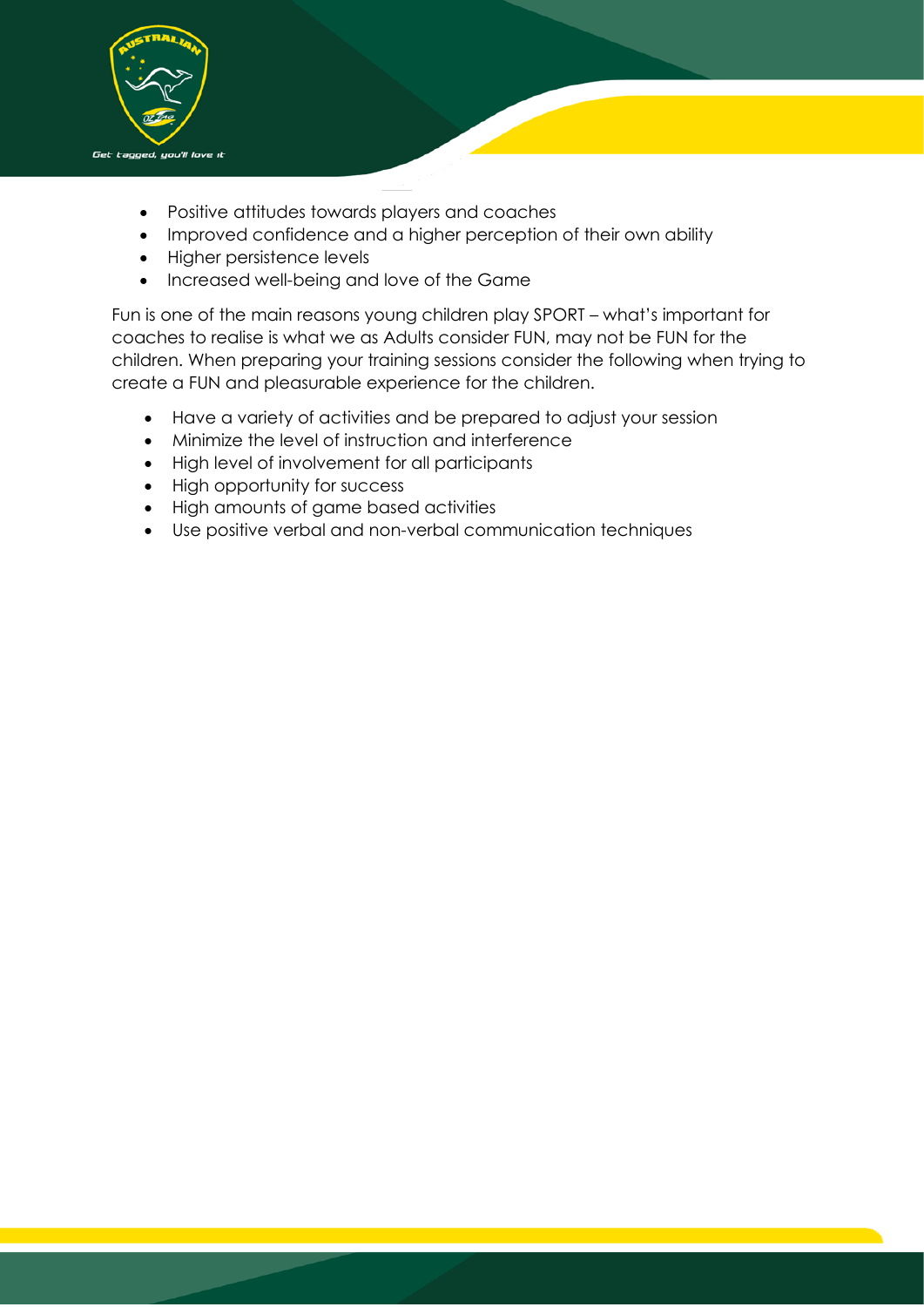

# **Assessing the Ability of your Players**

This may be difficult for some new coaches who are inexperienced or been thrown in the deep end to coach a team.

It most cases they may not have coached before or perhaps not even played the sport – as is the case with Oztag, most would have watched or played Rugby League or Rugby Union and would be applying the same principles. That's not such a bad thing however Oztag is a different game and the skill level is very different between Professional Rugby League/Union Players and a U/10's girls or boys' team.

This can be one of the most challenging concepts for any coach to understand and accept. There are clearly different stages of Development depending on the players age, game experience and skill level which all need to be considered when introducing new activities and drills into your training sessions.

This is where I believe we are often asking players to perform skills, drills and plays beyond their capabilities. The key is to stick to the Basic Skills of the Game and develop those to ensure a solid foundation is built – once that has been established then introducing more advanced skills and drills is the natural progression.

There would be many a coach who try to teach young players a "fancy" play that the coach has thought up or seen in a higher grade and is hoping his team can execute it so he/she looks like a super coach. The problem is they are not breaking the play down, they don't understand the role of each player and what they are meant to do and finally there is every chance it is beyond their players capabilities.

There is also consideration given to the fact that for some if not most of you that your coaching of young Oztag players is limited to tournaments albeit State or National Championships, so your time with the squad is limited. If that is the case, wouldn't it be great to see the team and individual players develop their skill levels and game sense which ultimately means they are getting a lot more joy out of what they are doing irrelevant of whether they are winning or losing.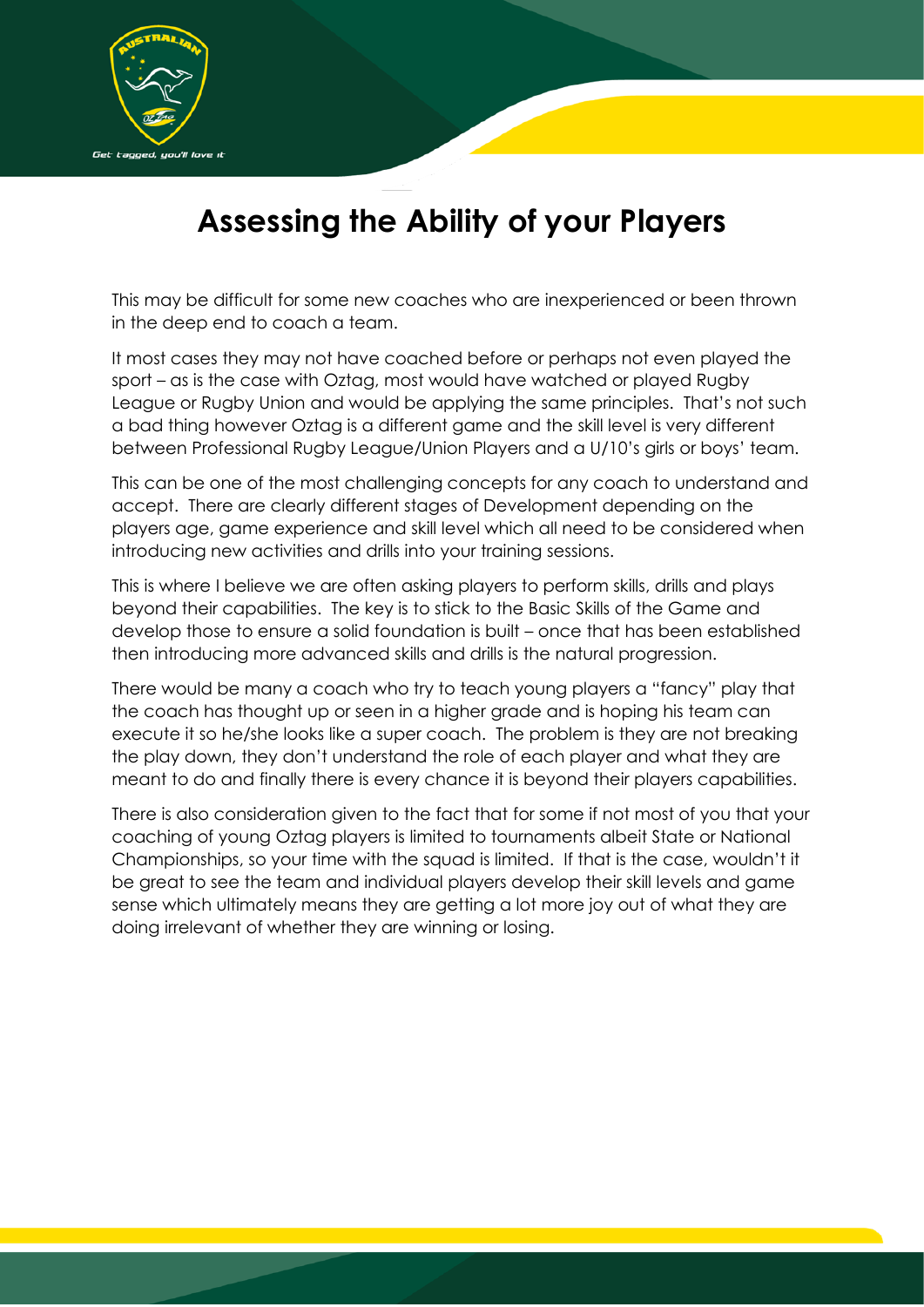

# **Consistency**

Be consistent in your coaching, offering both praise when required but also correcting the players technique if they are not executing correctly – the only way they will learn is if given the correct instructions and receiving feedback

Challenge your players at training and put them into various scenarios so they can work out what needs to be done and can adjust their style of play.

Some examples include:

2 minutes remaining in the game – the scores are tied

5 minutes to go - behind by 2 tries

3 minutes to go your team is a try ahead but the opposition have all the momentum

defend the last 3 sets of the game because your team keep giving away penalties or knocking the ball down

practice an extra time (GOLDEN POINT) scenario with 5 players

All these scenarios enable you as a Coach to provide some detailed information to the players as to how to manage a situation without becoming flustered and by sticking to their processes – being able to execute their plays under pressure and knowing they have practiced it before.

Your coaching ability is not determined by your Win/Loss ratio or whether you win the tournament or not – remember there is only 1 winner and there are many reasons why one team may or may not win so don't sweat the small stuff. Focus on the kid's development and less on the win column – that will eventually look after itself.

There is nothing wrong with being passionate about your Coaching – in fact it is definitely encouraged, however there is a balance between passion and over stepping the mark. Remember we are not playing for sheep stations or the World Cup – for most of you, it's just a game of Oztag down at the park.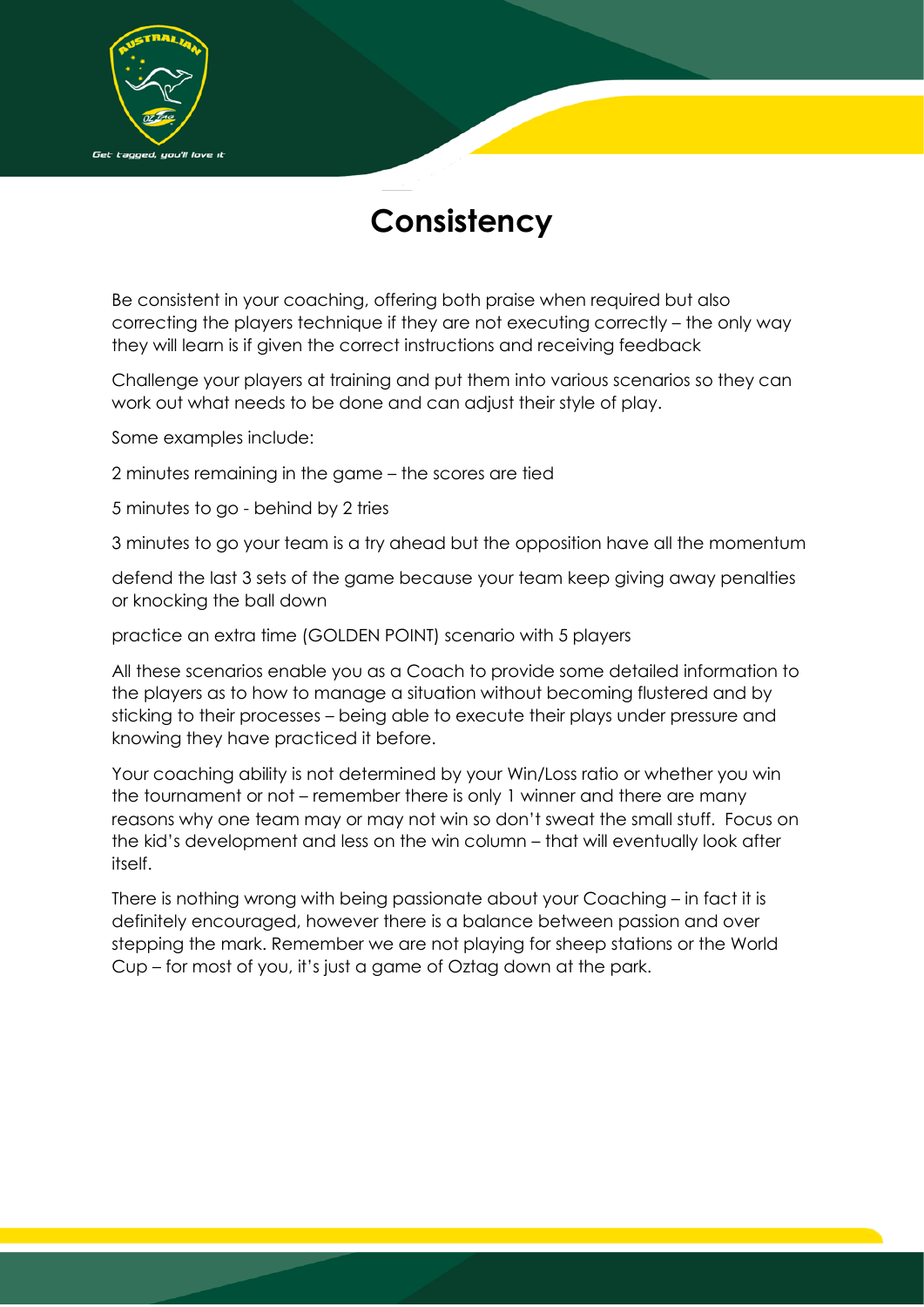

# **Child Safety**

Australian Oztag is an organization committed to promoting a safe environment for all children participating in our Game. The safety and welfare of children is a priority and as a coach you will need to ensure the safety of all participants before, during and after each session.

When coaching children, you will need to adhere to the child safety guidelines in your state/territory including having a Working with Children Check in addition to maintaining appropriate boundaries and reporting any suspicious or potential abuse to the relevant authorities.

Maintaining appropriate boundaries in terms of keeping children safe include:

**Physical Boundaries** – only use physical contact that is appropriate for the development of a particular skill and is with the permission of the child

- Work within sight of other parents/adults at all times
- Use drills to develop fitness, not as a form of punishment

**Emotional Boundaries** – the use of positive feedback on performance not negative feedback on the individual

Be encouraging and avoid put downs

**Avoid being alone with a Child** – do not isolate yourself with a child

- If a child wishes to talk to you privately, do so in an open area in sight of other parents/adults
- Try to have at least one adult with you in a change room with children

Other areas that need to be considered when it comes to Child Safety include:

- **Environmental Conditions** be conscious of any potential temperature extremes such as rain, hail, electrical storms, high winds and high temperatures
- **Hydration/Hygiene**  Children can often overheat and dehydrate quickly so regular drink breaks are essential especially in hot or humid conditions. Ideally players should have their own water bottles which can be used throughout the session
- **Injury Prevention/Assessment** preventing injuries by ensuring players are warmed up adequately, the environment they are training on is safe and the players are wearing the appropriate playing gear including footwear and any protective equipment if required. Coaches also need to be able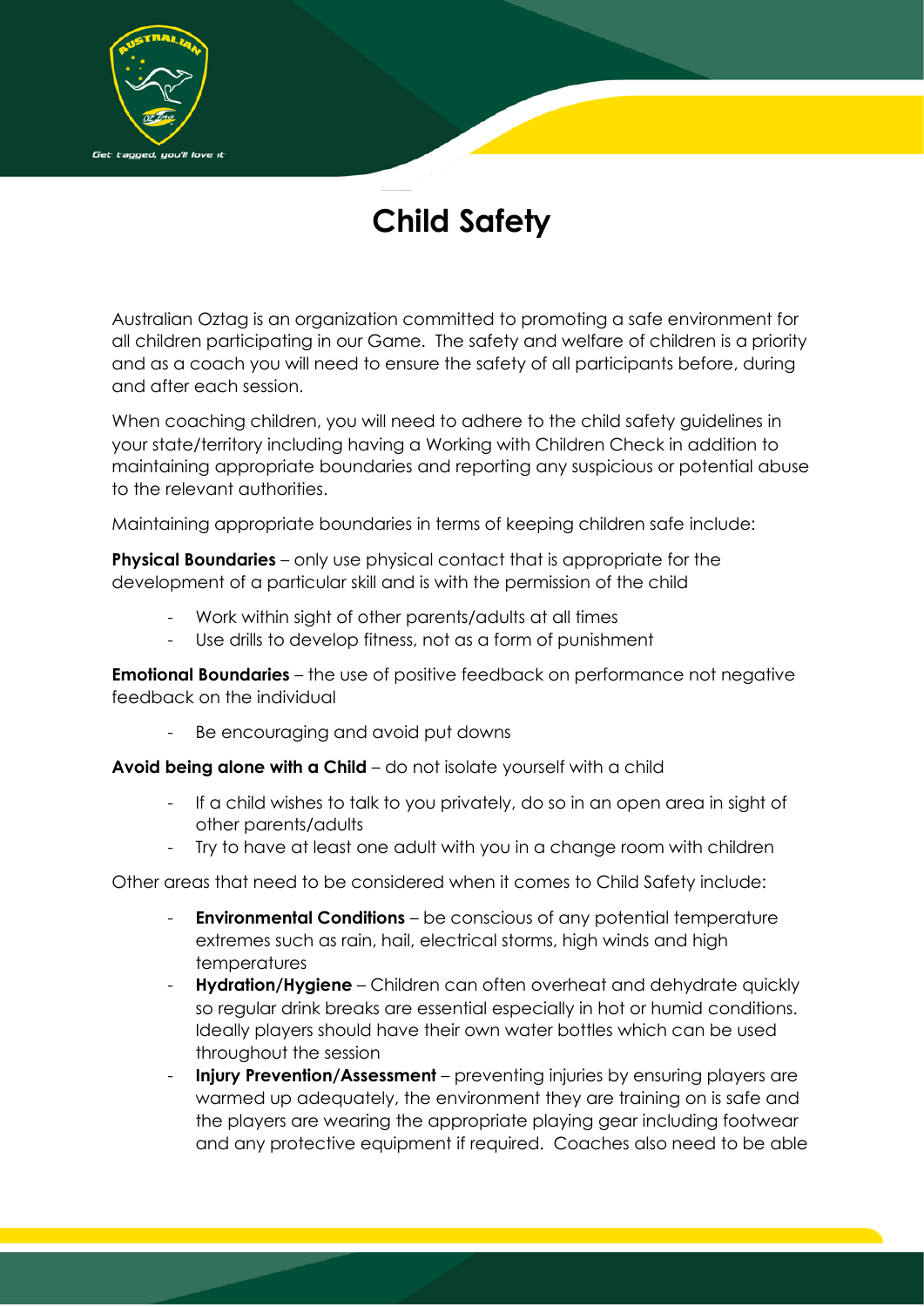

to deal with any injuries that occur during training by applying the basic First Aid procedures.

- It is also important to be aware of players returning from injury and ensuring they are not pushed beyond their capabilities and consideration is given to what the best approach is for a full return to training and playing at full capacity.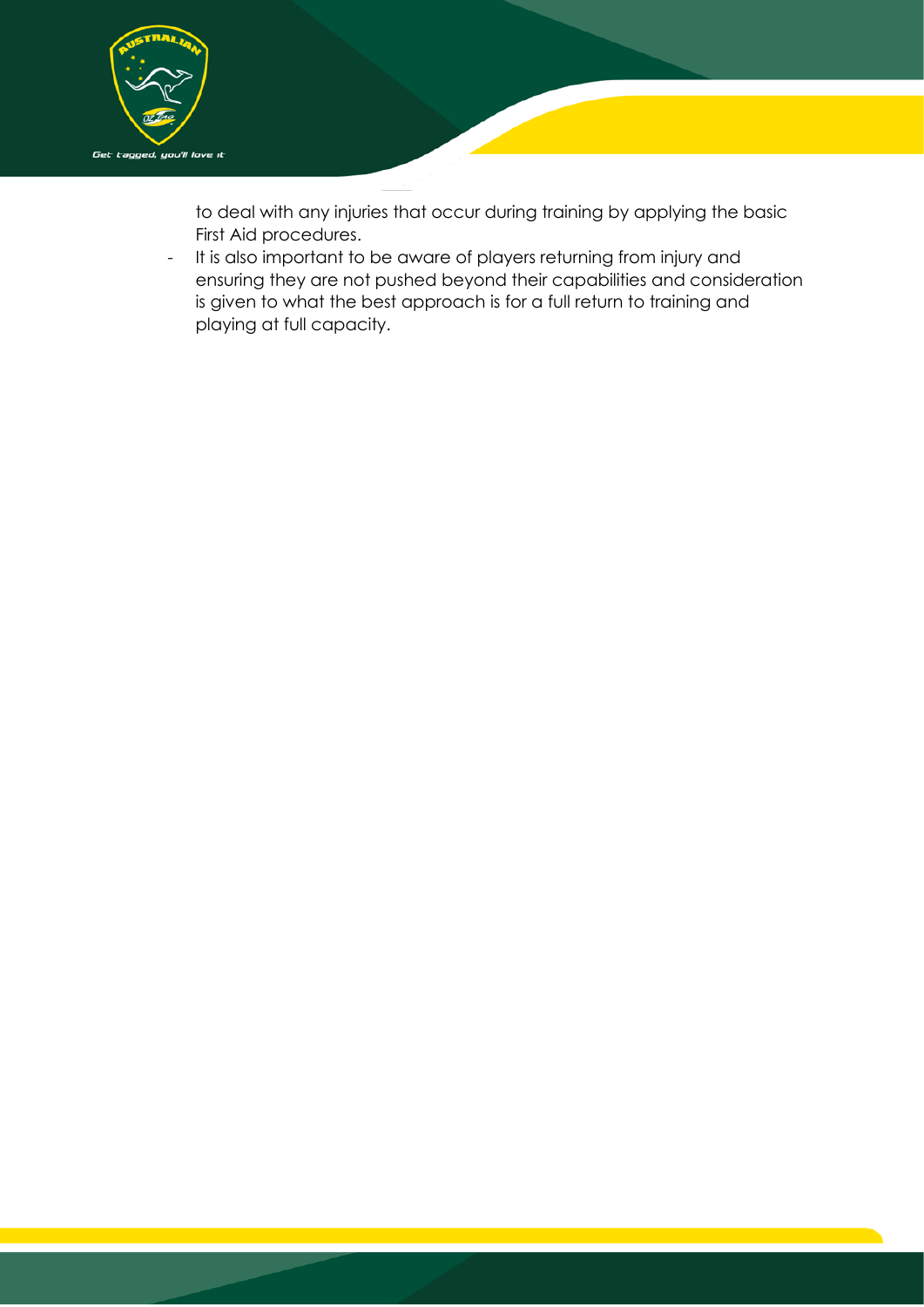

# **How important is your attitude and behavior towards Match Officials as a Coach??**

Match Officials play a very important role in our Game – in fact we are all well aware that if we don't have Match Officials then it would be unlikely, we would have any game.

As such it is imperative that as a role model to young athletes that your conduct and attitude towards Match Officials is exemplary.

Obviously Match Officials are going to make mistakes – as we all do. After all they are human and like you and your players, they are out on the field doing their absolute best.

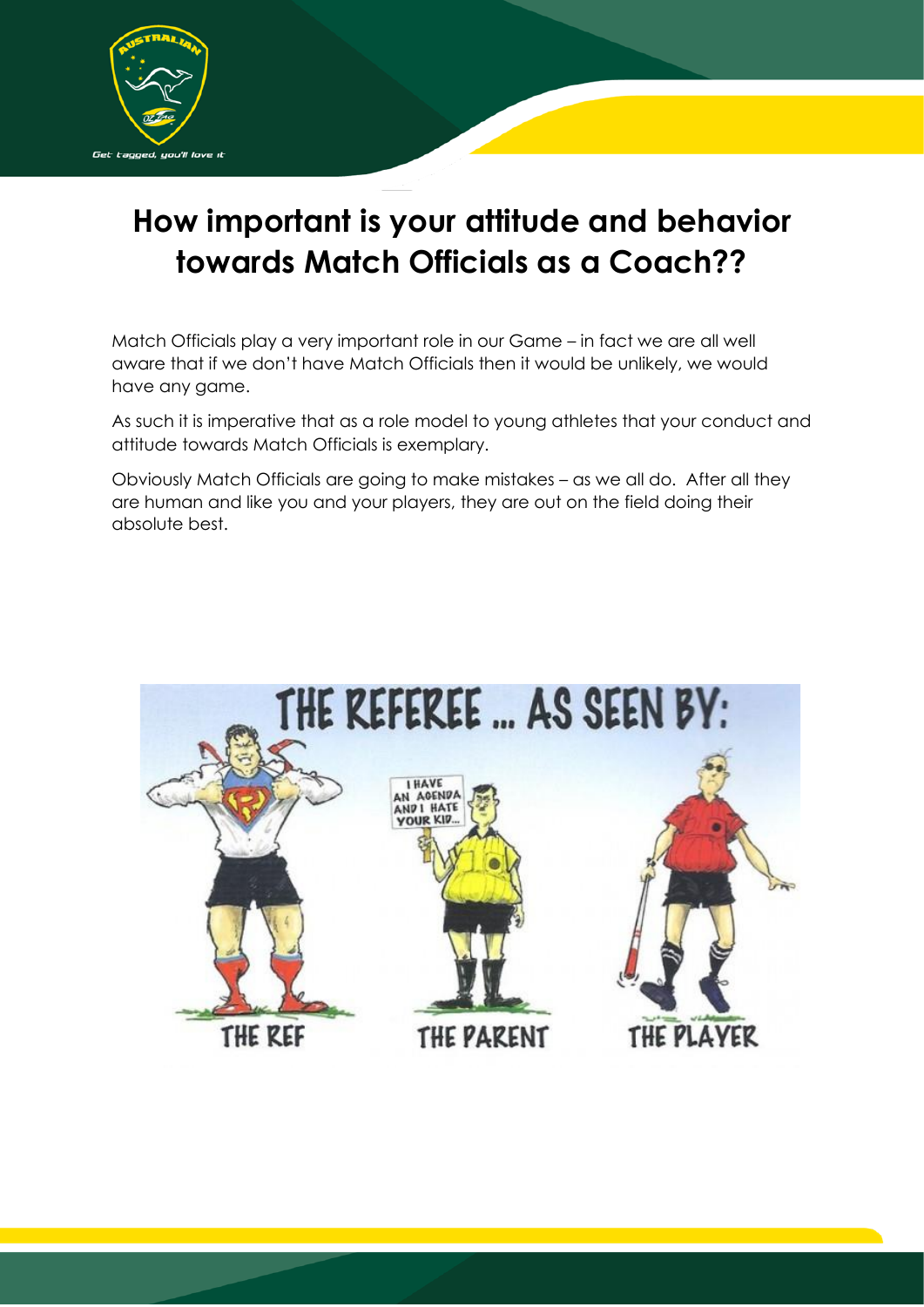

# **OZTAG RULES AT A GLANCE**

#### **SUMMARY OF THE BASICS**

#### **Maximum of 8 players on the field at any one time.**

#### **Minimum 5 to start the game.**

- $\checkmark$  Place kick from centre of the halfway line to start.
- $\checkmark$  6 tags to complete a set when in possession.
- $\checkmark$  Objective is to score tries. 1 point per try. (2 points for a female try in mixed).
- $\checkmark$  Defender must remove one or both tags to stop attacker's progress. He/She then holds up the tag and drops it to the ground marking where the play the ball should occur.
- $\checkmark$  To play the ball correctly, the ball must be rolled between the legs, by using the foot.
- $\checkmark$  There is a marker in the play the ball, however the marker is not compulsory.
- $\checkmark$  Even if no dummy half is in position, the marker cannot move. The referee will count for three seconds, then if there is still no dummy half in position, the defenders will be given possession of the ball
- $\checkmark$  The game is non-tackling there may be contact throughout the game however this should be minimal. The referee will police contact.
- $\checkmark$  The attacker cannot deliberately bump into a defender. A defender cannot change direction and move into attacker's path.
- ✓ Whoever initiates contact will be **penalised.** The onus is on the **attacking player to avoid defender**.
- $\checkmark$  The ball carrier is not allowed to protect his tag, jump or fend off defenders.
- $\checkmark$  A try is awarded to the attacking team when they ground the ball on or over the try line.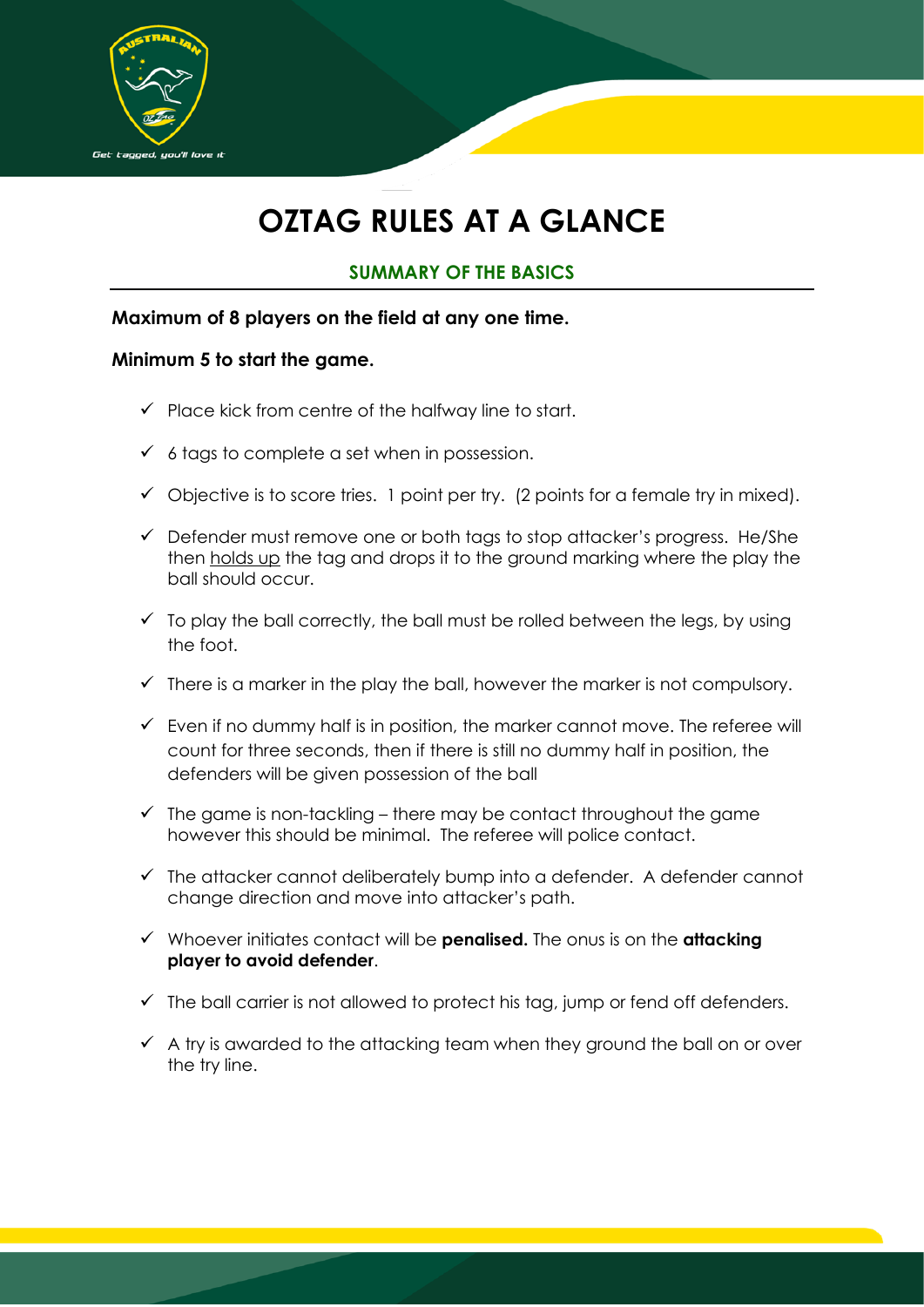

- $\checkmark$  Defence must be back 7 metres from the 'play the ball'.
- $\checkmark$  Defensive line and marker can move forward only when dummy half touches the ball. Dummy half can run and be tagged with the ball. The dummy half can score a try.
- $\checkmark$  An attacker must stop and play the ball if he is in possession with only one tag on.
- $\checkmark$  The only player able to promote the ball with one tag on is the dummy half, and the player taking the tap (as long as they do not take more than one step with the ball).
- $\checkmark$  Simultaneous tag is play on. (If the referee is unable to decide, the pass is allowed - play on. The advantage goes to attacking team.)
- $\checkmark$  If the ball is kicked or passed into the referee, the referee will order a changeover where he was struck.
- $\checkmark$  Players can dive to score a try.
- $\checkmark$  If a player's knees hit the ground whilst diving for a try and a defender is within tagging distance a try is disallowed and a tag is counted.
- $\checkmark$  If the dive is dangerous the try should be disallowed.
- $\checkmark$  There is no dead ball line. Common sense prevails.
- ✓ Unsportsmanlike conduct covers the behaviour and attitude of players on the field and may result in a penalty, sin bin or dismissal**. Be strong.**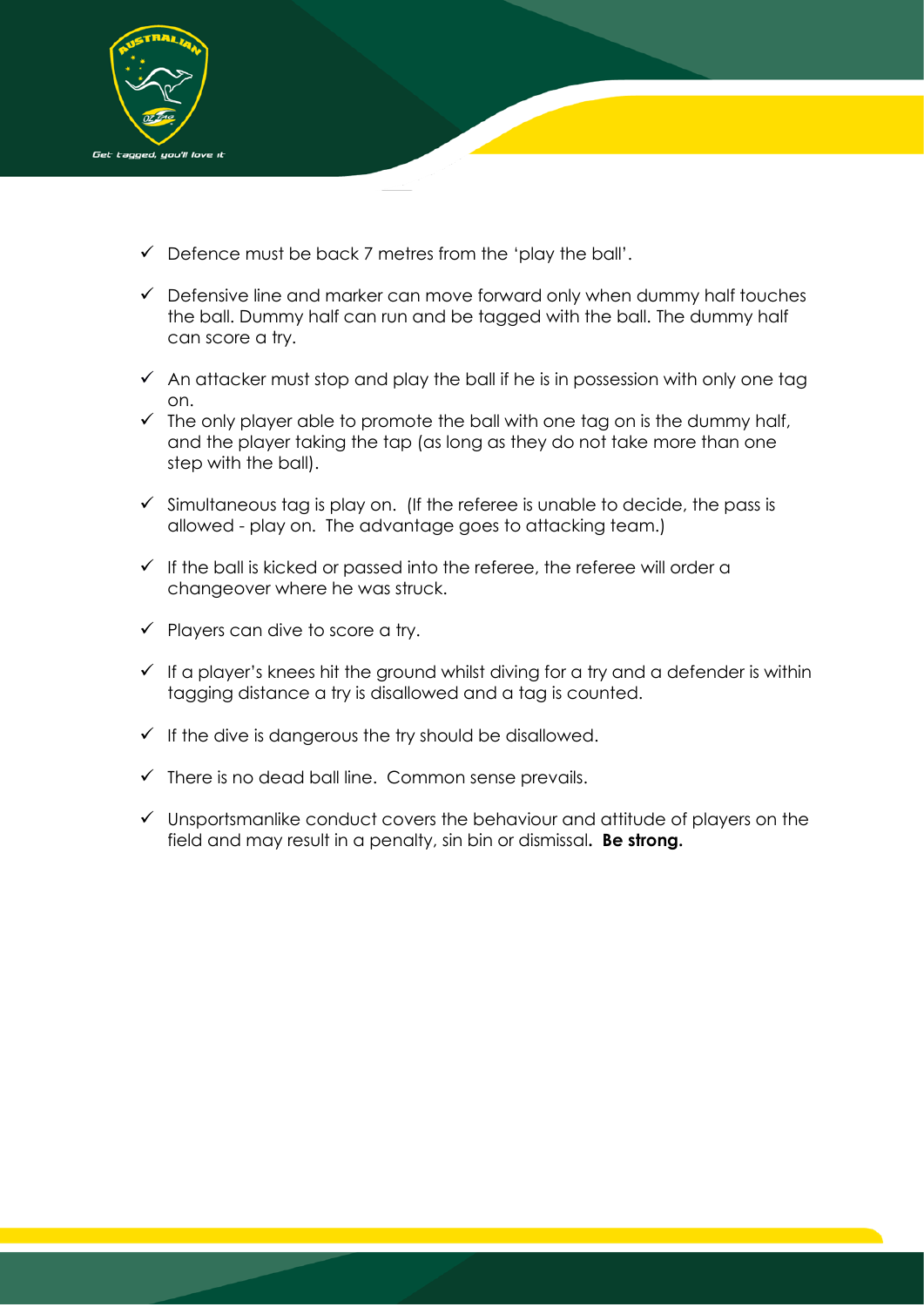

# **Kicking**

- $\checkmark$  Kick offs and line drop outs. If the ball lands in the field of play and then rolls across the try line whether touched or not a line drop out occurs. The try line becomes the dead ball line for all kicks. (There are exceptions so refer to the rule book for clarification)
- $\checkmark$  Kicks in general play can be kicked before the initial tag and after the fourth tag and must be lower than the shoulder height of the referee.
- $\checkmark$  Attacking team cannot dive on a kicked ball in any situation, (safety reasons) but can kick on.

# *Rule Change for the following age groups*

#### **U8's & U10's**

- ✓ Play the ball with **No** Marker
- $\checkmark$  Defence cannot move until 1st receiver has the ball unless Dummy half runs with the ball.
- $\checkmark$  Dummy Half can score but if they are tagged it is a change over where the tag was made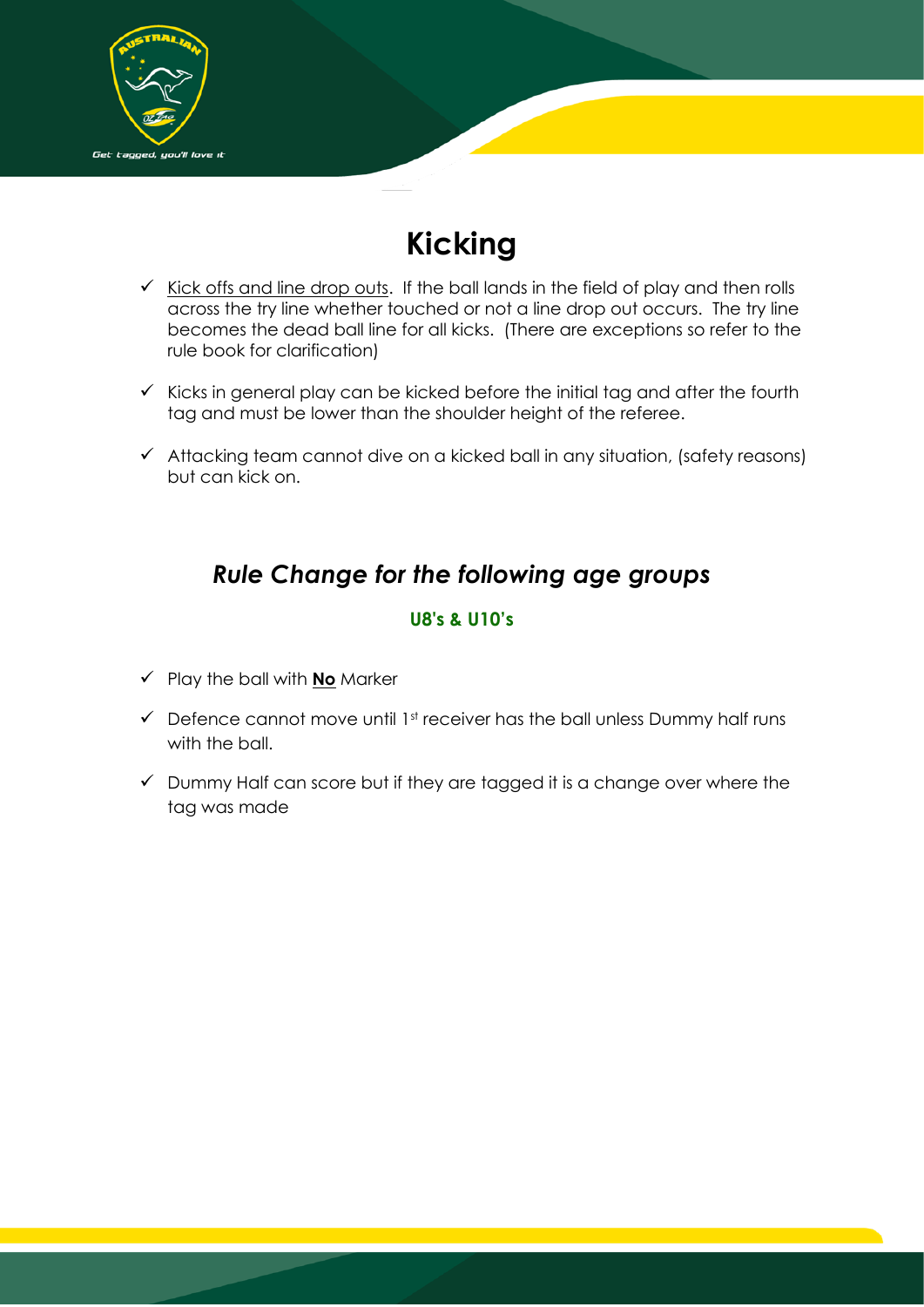

# **Breaking Down the Game of Oztag**

# **Player Positions**

| <b>POSITION</b> | <b>ROLE IN ATTACK</b>                                           | <b>ROLE IN DEFENCE</b>                          |
|-----------------|-----------------------------------------------------------------|-------------------------------------------------|
| <b>MIDDLES</b>  | Dummy Half/Ball Player<br>Will generally control the attack     | Will work hard in the middle of<br>field        |
|                 | High work rate and skill level                                  | Needs to be agile, fit and a good<br>tagger     |
|                 |                                                                 | Creative and has good vision                    |
|                 | High skill level                                                | Works alongside middles and links               |
| <b>ROVERS</b>   | Ability to play football but also<br>do the dirty work at times | Needs to be agile, fit and a good<br>tagger     |
| <b>LINKS</b>    | Good speed, ability to beat<br>opposition player one on one     | Confident tagger, very good<br>communicator     |
|                 | Prepared to hit gaps at speed,<br>evasive skills                | Needs to be able to count<br>numbers in defence |
| <b>WINGERS</b>  | Good speed, read the game<br>well                               | Good communicator to insider<br>team members    |
|                 | Positional play very important                                  | Confident one on one tagger                     |
|                 | Can do the hard yards when<br>required                          | Works hard to cover opposition<br>kicks         |
|                 |                                                                 |                                                 |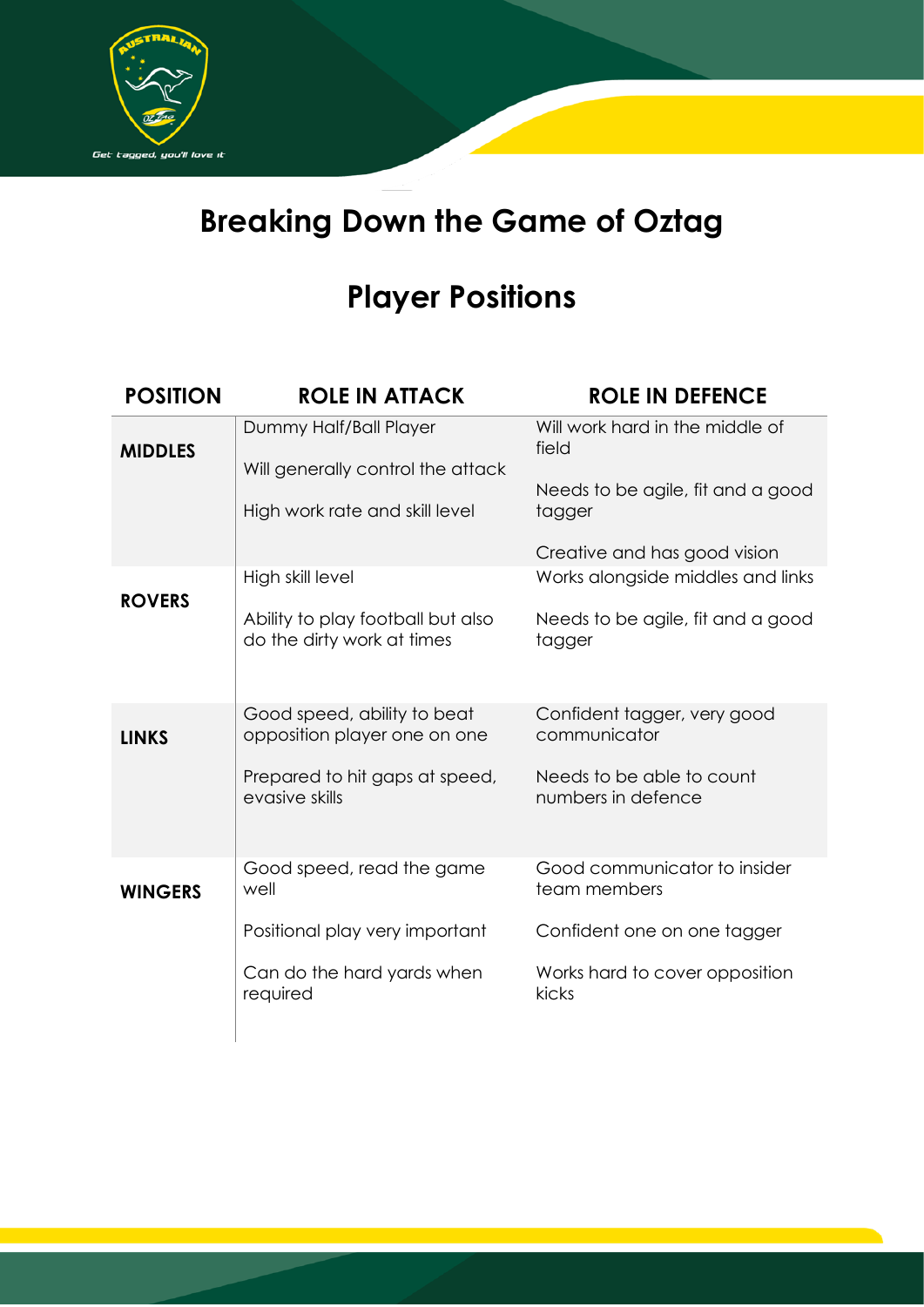

### **Attack**

Passing, catching, running with the ball, Passing whilst running, Ball grip and hold, Dummy half passing

Evasion – side step, swerve, hip swivels

Kicking – grubber, long kicks, kick offs drop kicks, kicking for team mates, kicking for field position, setting up for kicks, 50/10's

Various sets and plays for different parts of the field – playing with tempo/different speeds

Setting up for plays – sacrifice run

Engaging defenders

Support play

"Playing footy" the ability to play what is in front of you and not have pre conceived ideas or to be over structured – can only be achieved if basic skills are in place

Simple but effective plays

A good theory to work from is **K.I.S.S.** – keep it simple stupid

There is no need to over compliment things – if your core skills are high then executing and being able to play off the cuff will become instinctive.

### **Defence**

One on One, Side on, Front on, Chasing and Defending kicks

Spacing, Player positioning - Wingers Pendulum

Communication

Marker Play

Working on the inside

Defending with a fullback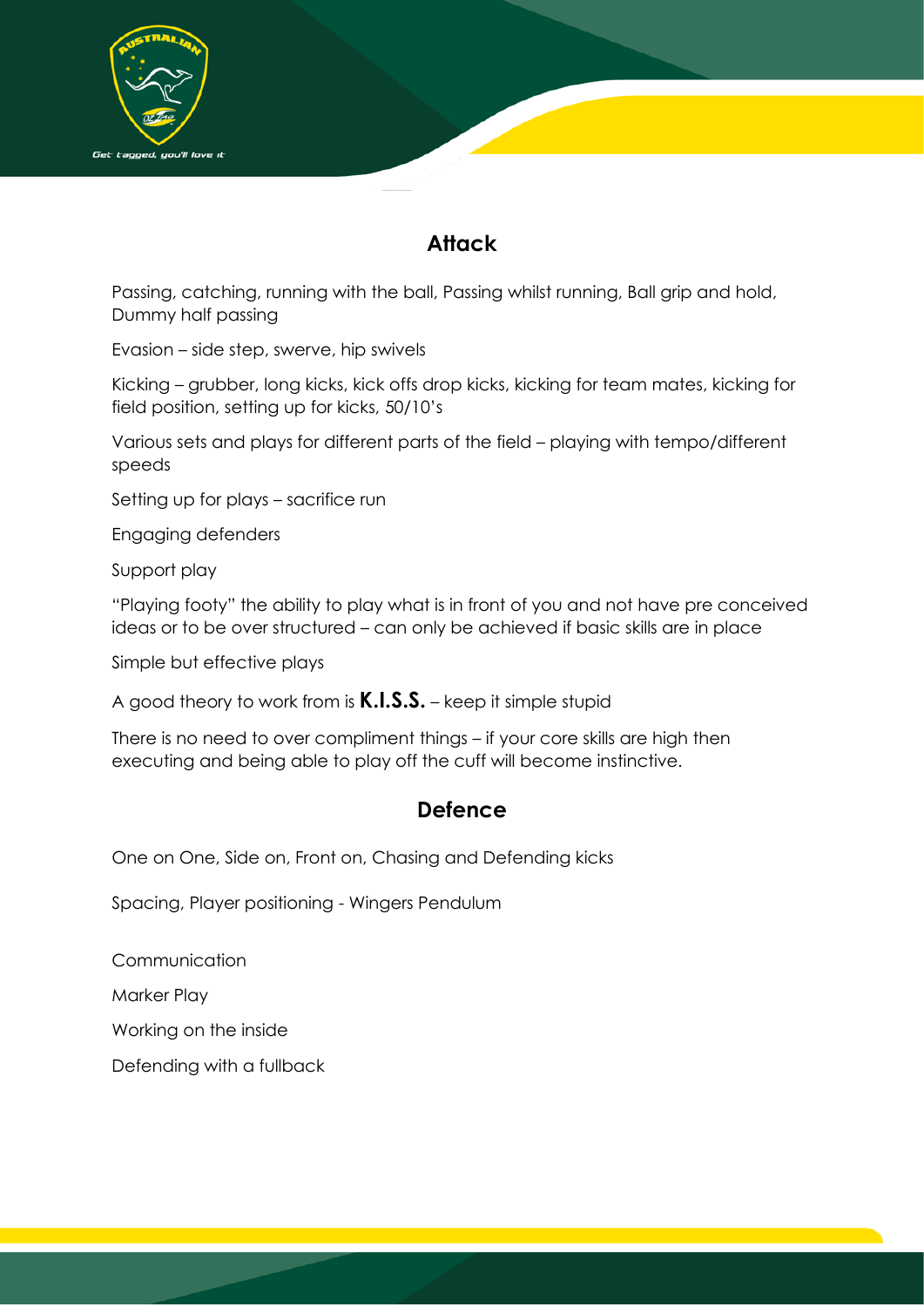

# **Preparation for your training sessions**

Ensure you have a plan/structure for your session and what you want it to look like.

What are you trying to achieve from the session?

Be conscious about "Time on Task" – that the players aren't standing at the back of a line for too long waiting to participate in the drill being performed.

It's important the session includes variety, appropriate activities and opportunities to practice and progress.

Ensure you have enough equipment – balls, tags, markers etc and the equipment is in proper working order.

When planning the session make sure the session is progressive and that you are planning for what you are trying to achieve in the coming weeks.

All sessions should include:

**Warm Up:** preparing the body for physical activity performed at the start of each session. Warm ups should be fun and should be varied.

**Activities:** this is where the Fundamental Skills are performed through games and skills.

**Cool Down:** helps the body transition back to its resting state. Also provides a time for the Coach to provide feedback to the player/s.

Coaches should also spend some time post the session to evaluate the positives and negatives. This will assist with future training sessions knowing what worked, what didn't work and how the various activities were received/executed by the player/s.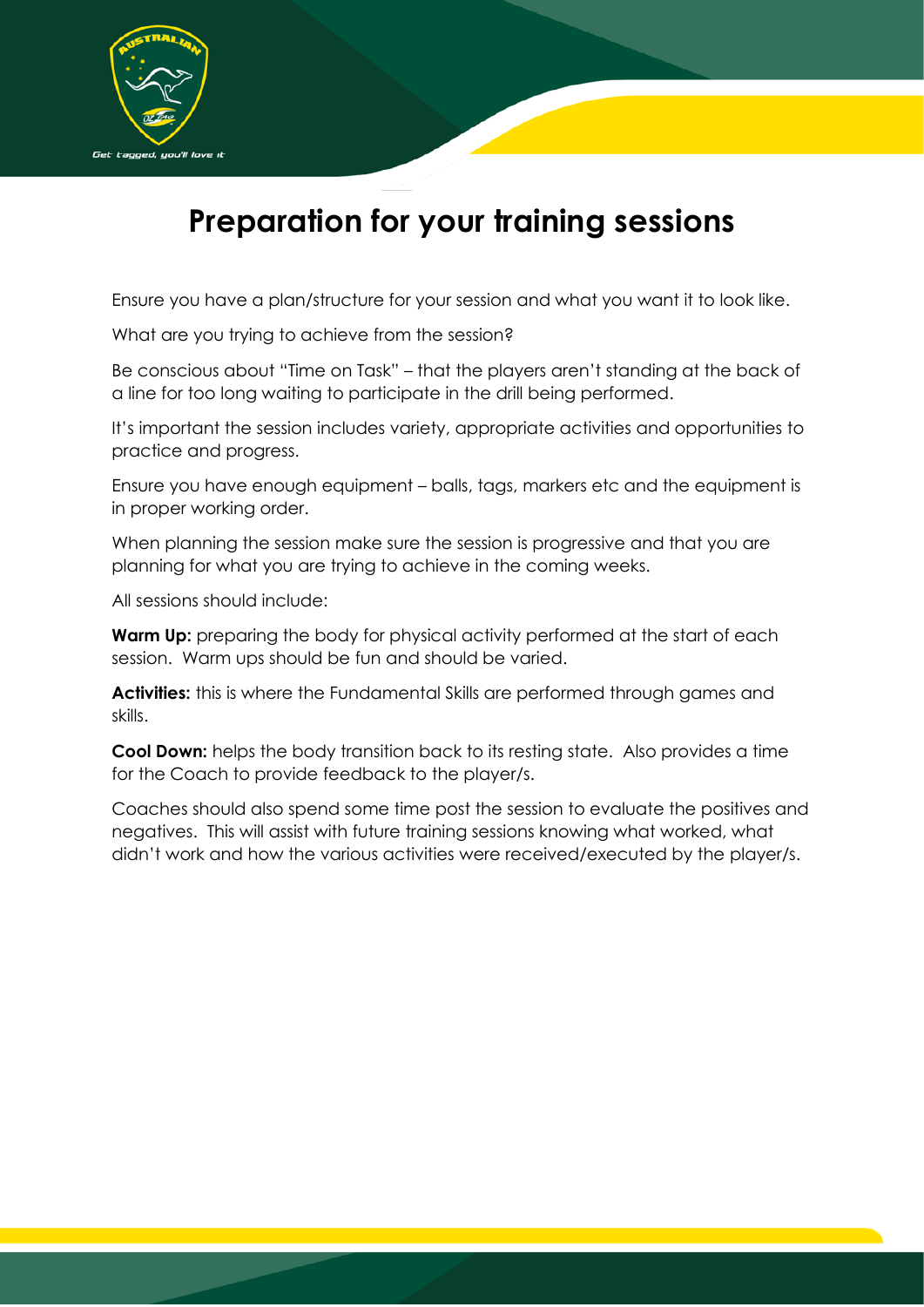

# **Team Ethos**

Consider using an acronym that can be used to describe your key messages or values for the team

| $C$ – ompete    | $T - c$ lk     |
|-----------------|----------------|
| $A$ – ttitiude  | $E$ – nergy    |
| $R$ – esilience | $A$ – thention |
| $E - f$ fort    | $M$ – ovement  |

Below is a list of words that can be used and of course you could use your own – I believe it sets the tone for the team and they definitely get the chance to understand what you are trying to implement.

*Skills, Happy, Smiles, Fun, Commitment, Together, Working, Enthusiasm, Learning, Trying, Mates, Execute, Reaction, Communication, Positive, Tough*

I'm sure you have many other words that could be used to describe your team ethos.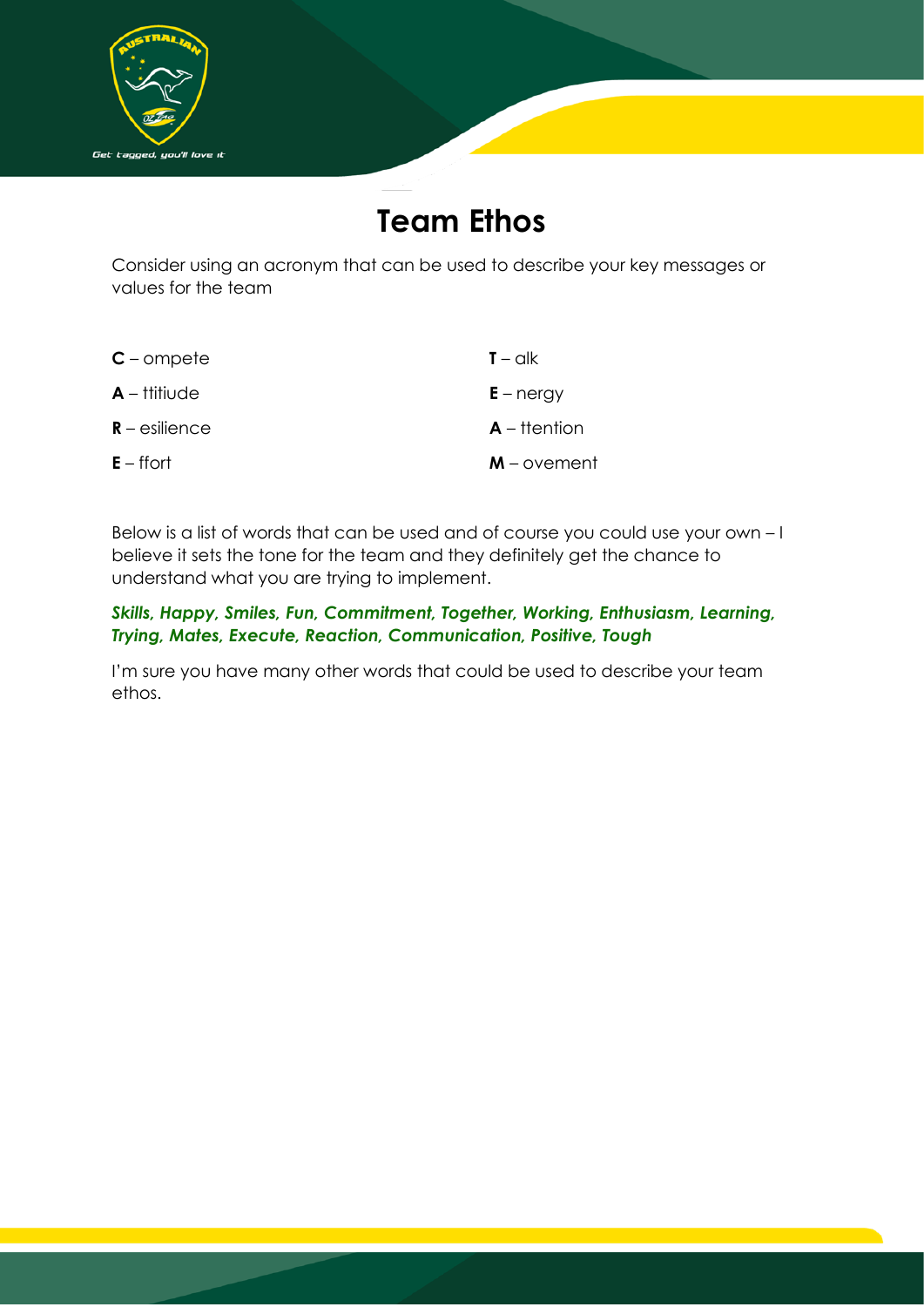

# **Junior coaches' attitude - the biggest problem in Rugby League**

I was recently asked what I thought was the number one problem with rugby league, My answer? Junior Coaches.

I have been involved with rugby league all my life and I take my hat off to the countless number of junior coaches around the state and country who volunteer their time to coach kids and develop rugby league. Some are men or women with vast amounts of rugby league experience and some are just mums and dads filling a void and doing their best. Without these guys, the sport would not be able to survive and some of our greatest players might have never been given the guidance that led them to play at the elite level.

My criticism is not directed at the above-mentioned guys. Instead, it is directed at the "wannabe" junior coaches who are putting their hand up to coach a team for their own gratification. The selfish ones who have their own agenda, the ones that push their own son's cause or the ones that just want to win a premiership at any cost so they can bask in that glory.

I have said this before and I will say it again - junior rugby league needs to be a development path for turning young boys/girls into young men/women. Hopefully along the way we can make some great footballers as well. I have seen many over qualified juniors miss out because they were not given the proper guidance and I have seen some OK footballers reach the summit due to the ethics and values instilled in them in their youth.

One of the greatest things about rugby league is its ability to create mateship. It has always helped boys become men, teaching them values and life lessons. A good junior rugby league coach can inspire and leave a lasting impression on a player, and a junior club can be a great environment for a young boy to learn important life skills. Rugby league has saved many former and current NRL players from a life of despair and this can often start at the junior level.

On the other hand, poor coaching can have a detrimental effect on young minds, and I sometimes wonder how some bad coaches found their way into such a privileged position. I have seen junior coaches ejected from grounds following altercations with referees, I have seen kids in tears after being chastised by a coach and I have watched in absolute amazement the continued appointment of some of these guys. Is it simply because there is either no one else prepared to take on a coaching role or it's just too difficult to challenge them for the position?

So, I suppose the next logical question to ask is, who is coaching and monitoring the coaches?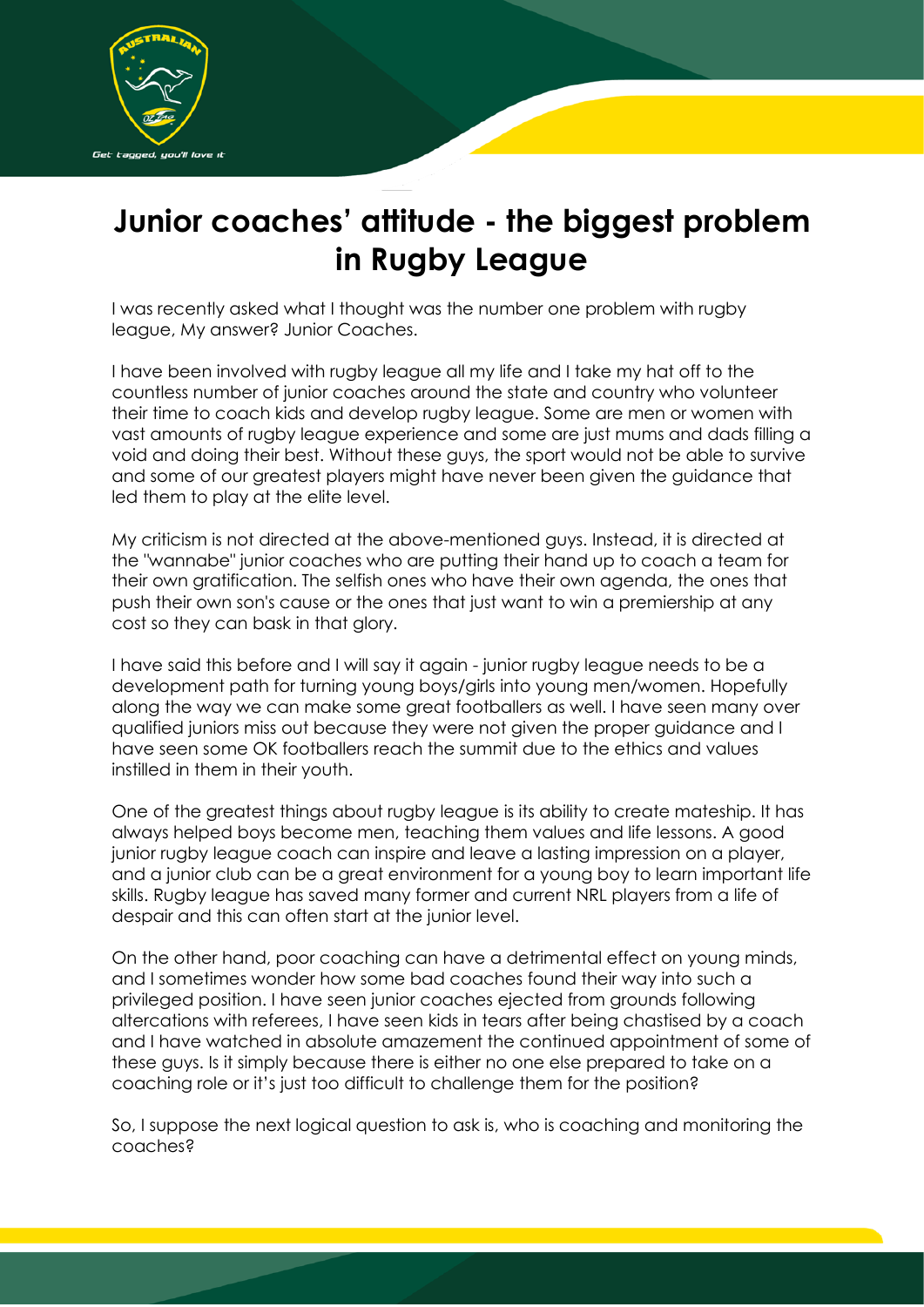

My first year as a junior coach was the year after I retired from the NRL. I embarrassingly confess I was a terrible junior rugby league coach. I tried to coach 10-year-olds the same way I was coached in Melbourne and I soon found out how stupid that was. I had to adjust my coaching skills and ambitions as a coach and concentrate on not just building better players but building better people. Rather than mark my success on whether we win the premiership or not, I now mark my success on how many of my team come back to play the following year. We try to win our games along the way, but victory doesn't get in the way of the real goals.

Unfortunately, many people don't learn and they still try to coach 12 to 16-year-olds the same way Craig Bellamy, Mal Meninga or Des Hasler coach their men. But junior coaching should be skill based and not result based. We need to teach kids to be better footballers by playing footy, not by following a script. Our NRL ranks are running low on vision players because in the juniors, they are rarely being taught to look up, count numbers for an overlap and play what they see. More often I have witnessed a team coached to give the ball to the biggest and fastest players at every opportunity, to run over smaller players or around slower players, rather than use the collective skill set of the team to craft a try or a line break.

Junior rugby league coaches are presented with the unique opportunity to teach young men/women so many things about life. Sacrifice, accountability, teamwork, sportsmanship, mateship and hard work are characteristics of the greatest value and should always supersede a misguided, self-indulged coach's ambitions of winning at all cost.

Some parents are just as guilty and need to look past their own ambition, especially with kids at such young ages. They need to understand what is best for their young boy and stand up for them if they feel the coach is in it for the wrong reasons. Only a small percentage of junior players make it to the big league but all need to be educated in life values. My eyes have been opened and I hope I can open someone else's.

**This is an article written by former Melbourne Storm Premiership winner Matt Geyer.**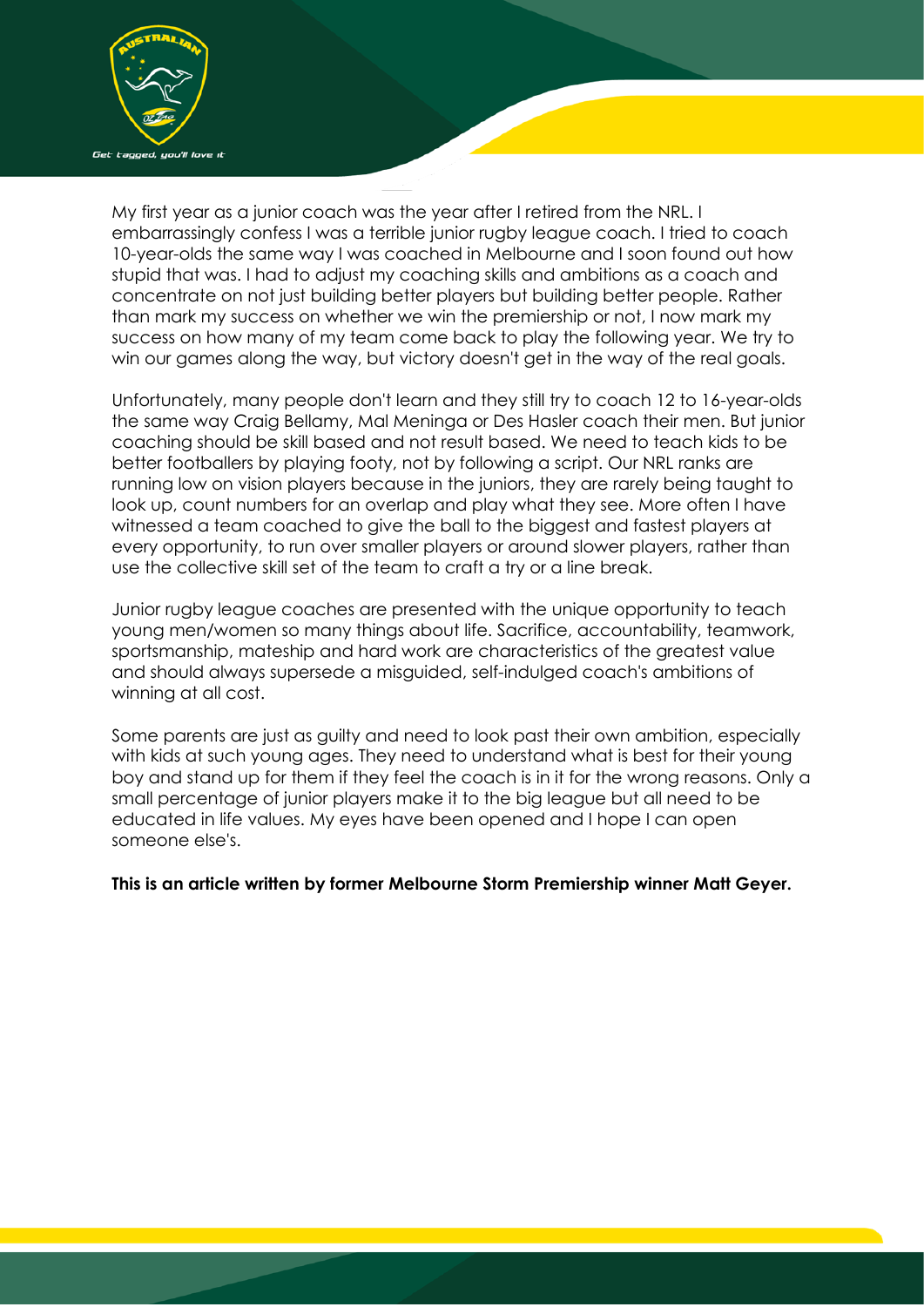

# **Level 1 Coaching Course Multiple Choice**

- 1. What are the dimensions of an Oztag field?
	- a. 90m x 30m
	- b. 70m x 50m
	- c. 40m x 20m
- 2. What is the maximum number of players on the field for an Oztag team?
	- a. 8
	- b. 6
	- c. 10
- 3. The Role of the Coach is to enable the athlete to achieve levels of performance to a degree that may not have been possible if left to his/her own endeavours?
	- a. True
	- b. False
- 4. A Good Coach is enthusiastic, self -confident, fair and has a thorough knowledge of the rules and teaching points of Oztag??
	- a. True
	- b. False
- 5. Non-verbal gestures are not an effective way of communicating with Players?
	- a. True
	- b. False
- 6. One of the main reasons young children play sport is:
	- a. To win at all costs
	- b. To have fun and enjoy the sport
	- c. Because their parents want to live their lives through their children
- 7. What sort of example as a Coach should you be setting in relation to your attitude and behaviour towards Match Officials?
	- a. Criticise any wrong decision by yelling abuse at the Match Officials
	- b. Get a parent or player to question every decision
	- c. Show them respect and accept all decisions gracefully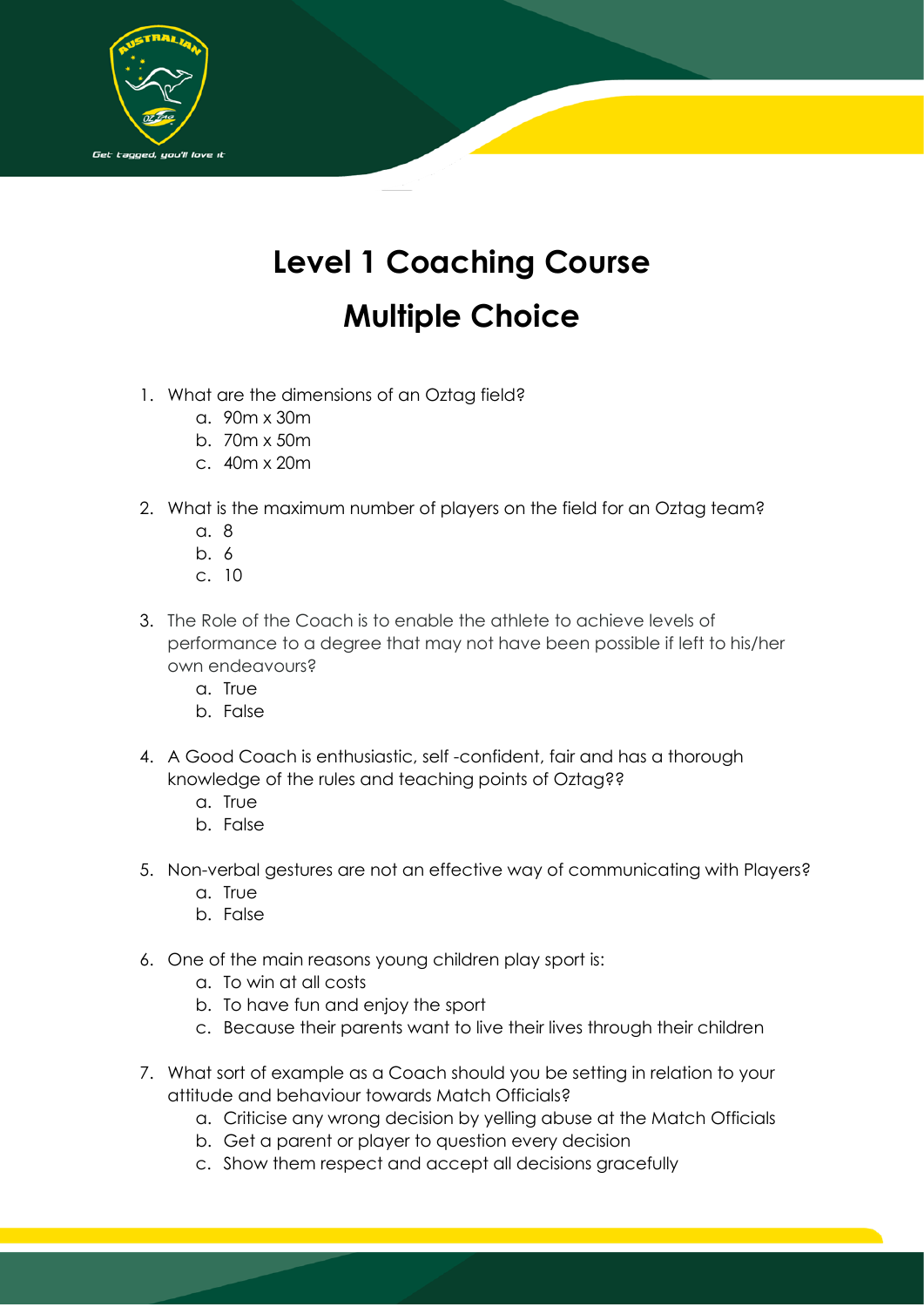

- 8. Players can play the ball by rolling the ball between their legs without it touching their foot?
	- a. True
	- b. False
- 9. The ball carrier is allowed to protect his tag, jump and fend off defenders?
	- a. True
	- b. False
- 10. How far back is the defensive line from the "play the ball"?
	- a. 7m
	- b. 5m
	- c. 10m
- 11. How many tags complete a set when a team is in possession of the ball?
	- a. 4
	- b. 6
	- c. 8
- 12. Attacking players can dive on the ball which has been kicked by his team?
	- a. True
	- b. False
- 13. A kick in general play is allowed to go above the shoulder height of the referee?
	- a. True
	- b. False
- 14. A try is scored when:
	- a. A player grounds the ball on/over the oppositions try line
	- b. A player drops the ball on/over the oppositions try line
	- c. A player kicks the ball on/over the oppositions try line
- 15. When preparing for a training session, Coaches should have the following organised:
	- a. A training plan, the correct equipment and consideration for progression for future sessions
	- b. Just show up to the training session and hope one of the players has a spare footy
	- c. A shopping list for what he needs to get on the way home

16. The 4 key playing positions in Oztag are:

a. Middle, Fullback, Centre, Wingers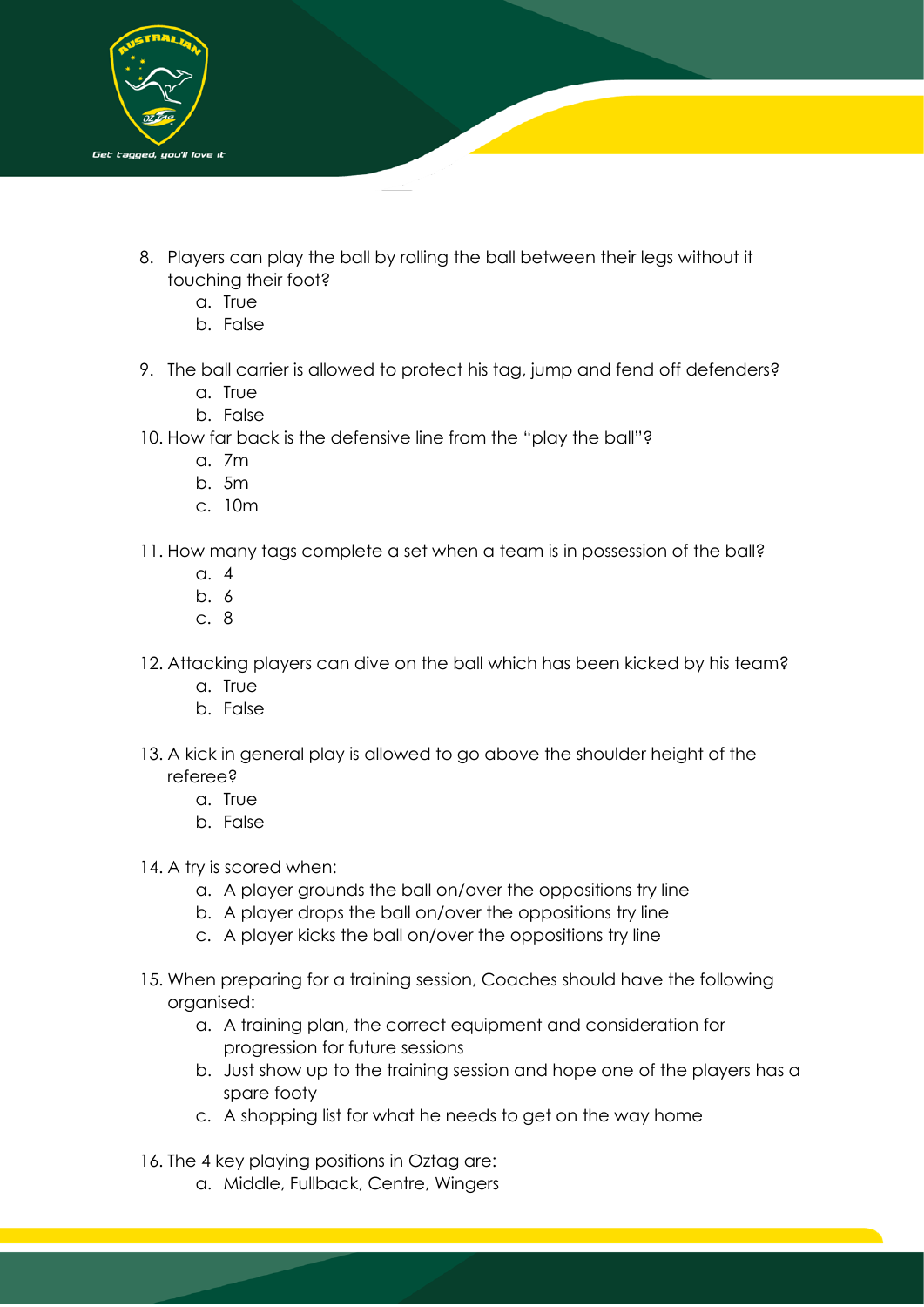

- b. Fly half, Rovers, Full Forward, Wingers
- c. Middle, Rover, Links, Wingers
- 17. How is a game of Oztag started?
	- a. A centre bounce
	- b. Tap kick
	- c. Kick off from the centre of half way
- 18. Parents, officials and administrators play a vital role in sport. Establishing positive and supportive relationships with everyone involved is important.
	- a. True
	- b. False
- 19. Your coaching ability is determined by your win/loss ratio?
	- a. True
	- b. False
- 20. Some of the basic skills of Oztag include:
	- a. Passing, Tagging and Kicking
	- b. Passing, Tackling and Kicking
	- c. Passing, Tagging and Jumping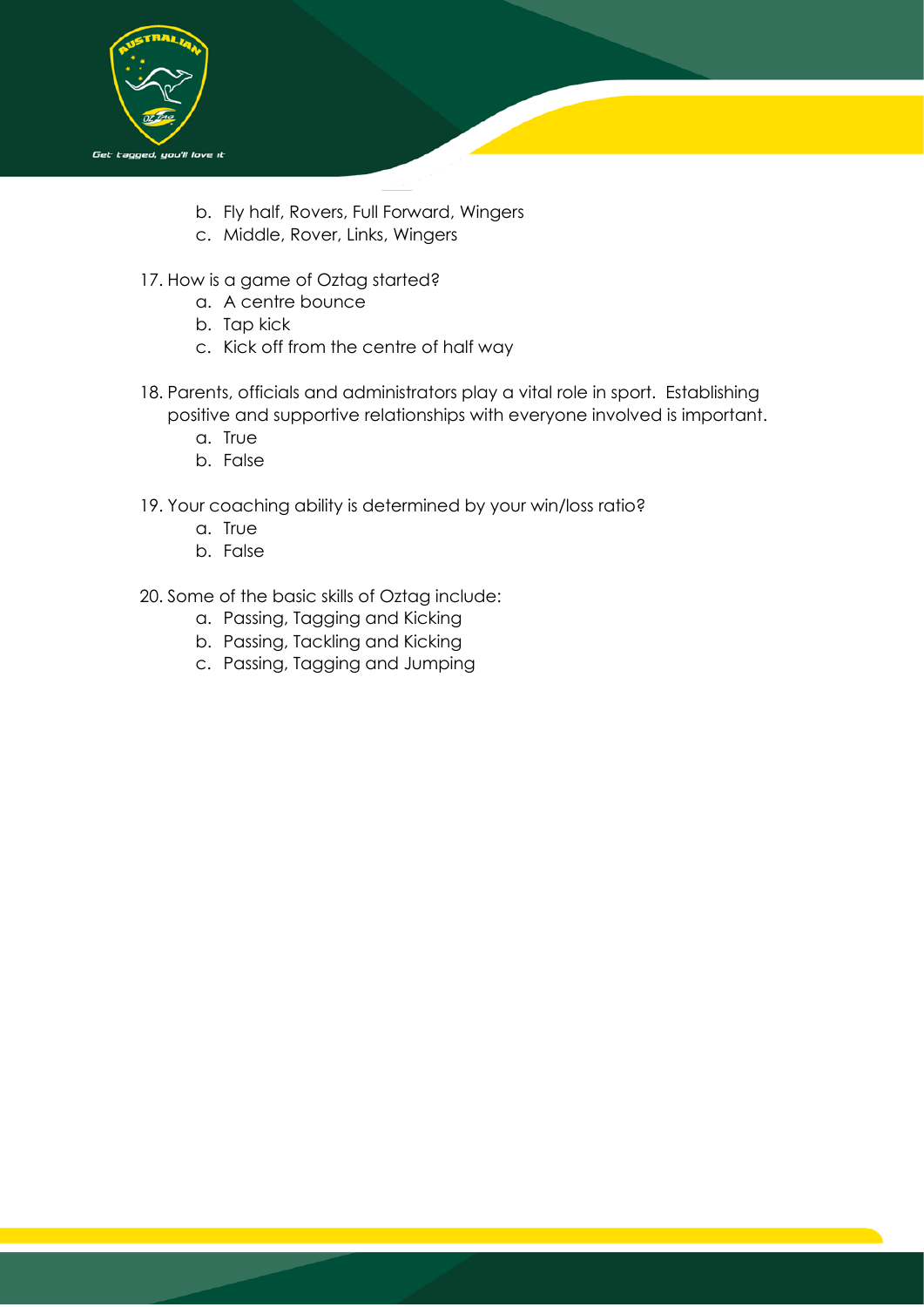

# **Skills and Drills**

## **Passing and Catching**

Beginner

### **Catch and Pass**

| <b>KEY TEACHING POINTS:</b>                                             |
|-------------------------------------------------------------------------|
| Hand Placement on the Ball – holding like a Hamburger<br>$\bullet$      |
| Turn side on to target<br>$\bullet$                                     |
| Step forward with leg closest to target                                 |
| Follow through with hands/fingers to target - Pistol style<br>$\bullet$ |
| Receiver has hands up creating a target for the passer                  |
|                                                                         |
|                                                                         |

#### **INSTRUCTIONS:**

In pairs Players stand 3m apart opposite each other

Using teaching points above players will pass the ball right

to left between each other

Once each player has passed the ball 10 times the players will then try passing the ball left to right – for most this will not be as comfortable

Reminders to players to aim for the target and to follow through (Pistols), receivers to have their hands up providing a target for passer and preparing for the pass

This drill is a very basic one however learning to pass the ball is an essential skill in Oztag.

#### **Progression:**

- ➢ Increase distance of passes 5m, 7m, 10m, 15m
- ➢ Pass on outside foot.

With an increase in distance players will be taught how to throw a spiral pass – grip on ball is different however the rest of the teaching points are applicable. It is also important that players are made aware of when the spiral and non-spiral pass is to be used – both skills need to be developed first

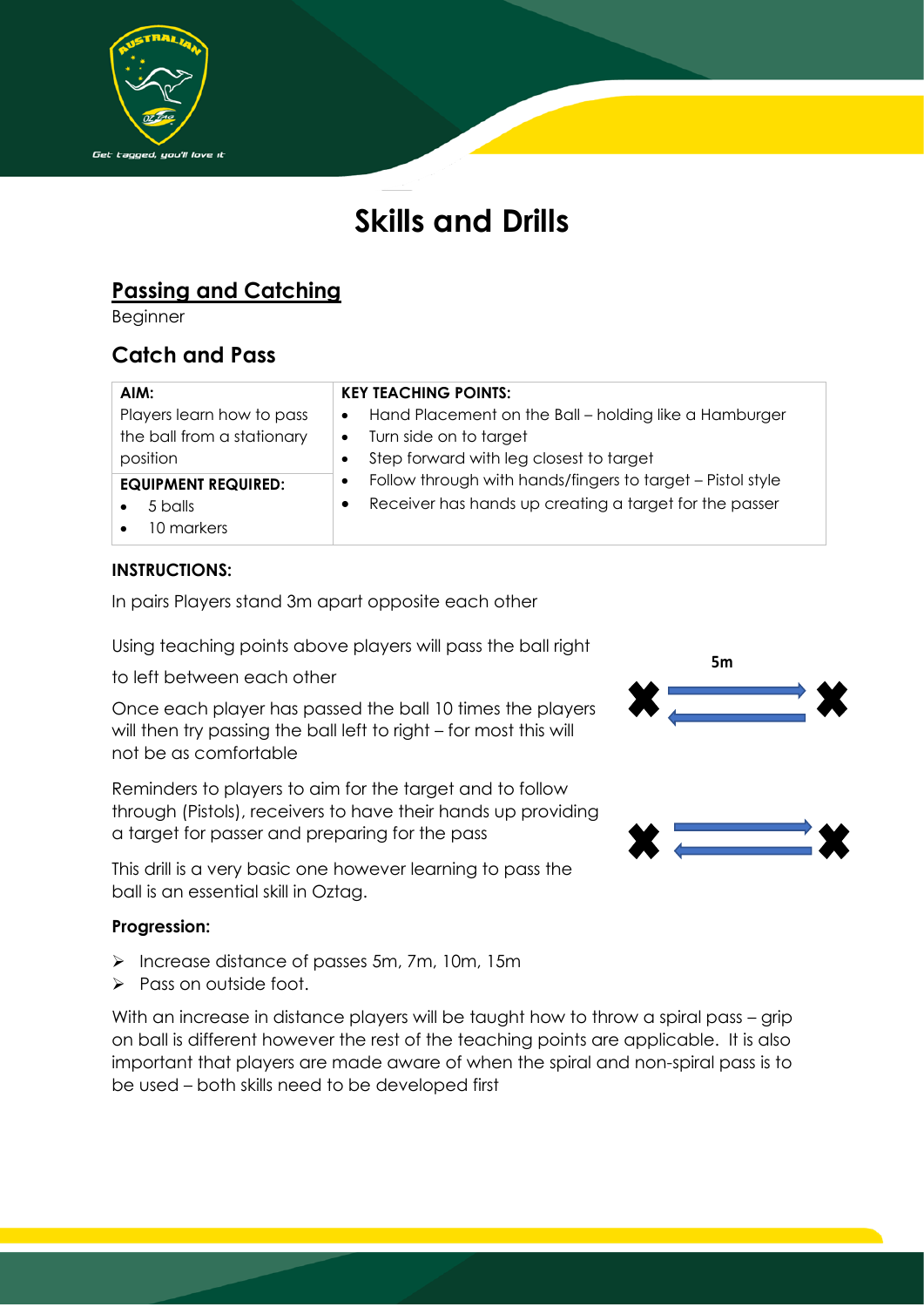

### **Passing Relay**

| AIM:                                                                               | <b>EQUIPMENT REQUIRED:</b> |
|------------------------------------------------------------------------------------|----------------------------|
| For players to pass the ball based on the skills developed in                      | 2 balls<br>$\bullet$       |
| first drill however by adding a relay component they have to $\vert \bullet \vert$ | 10 markers                 |
| think about executing the skill correctly in addition to                           |                            |
| performing other skills correctly whilst under pressure                            |                            |

#### **INSTRUCTIONS:**

#### 5 players each team

Players in 2 teams pass the ball along the line to each other – player at the end of the line having received the pass runs to the front of the line – the rest of the team slide along one position and the passing relay continues. Once everybody has been on each position once the relay is over.

#### **Progression:**

➢ Players to zig zag in between markers/evasion drill, players to put a grubber kick in on the way to start of the line/ running figure 8 between their legs/wrapping ball around the body/passing ball back and forth to each team member before getting to the front of the line.

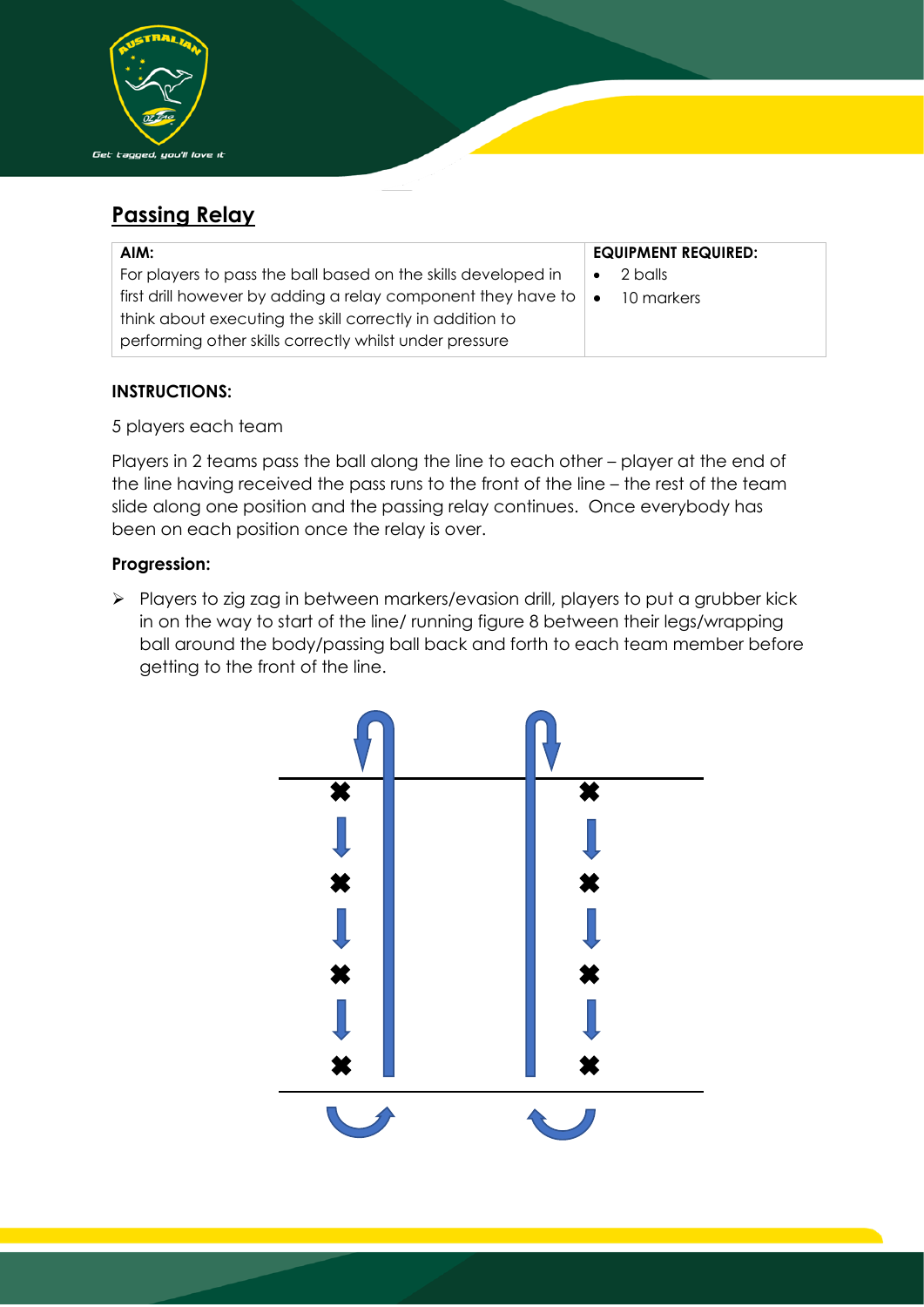

### **Game Based Drill: Ten passes**

| AIM:                                                              | <b>EQUIPMENT REQUIRED:</b> |
|-------------------------------------------------------------------|----------------------------|
| Players to achieve 10 passes without a dropped ball or the        | 1 ball<br>$\bullet$        |
| ball being knocked down by a defender. Players can't run          | 4 markers                  |
| whilst in possession of the ball. This drill assists with spacial |                            |
| awareness and communication amongst team mates                    |                            |

#### **INSTRUCTIONS:**

8 players in possession within a 10m x 10m grid with 2 other players as defenders.

Players must pass a conventional football pass – no netball/basketball type passes

Defenders try to knock the ball down or apply pressure to team in possession which leads to a dropped ball.

#### **Progression:**

➢ Add more defenders, players in possession of the ball can run, attacking team to wear tags and defenders try to remove tags when attacker is in possession of the ball (promotes quick hands)



**15m**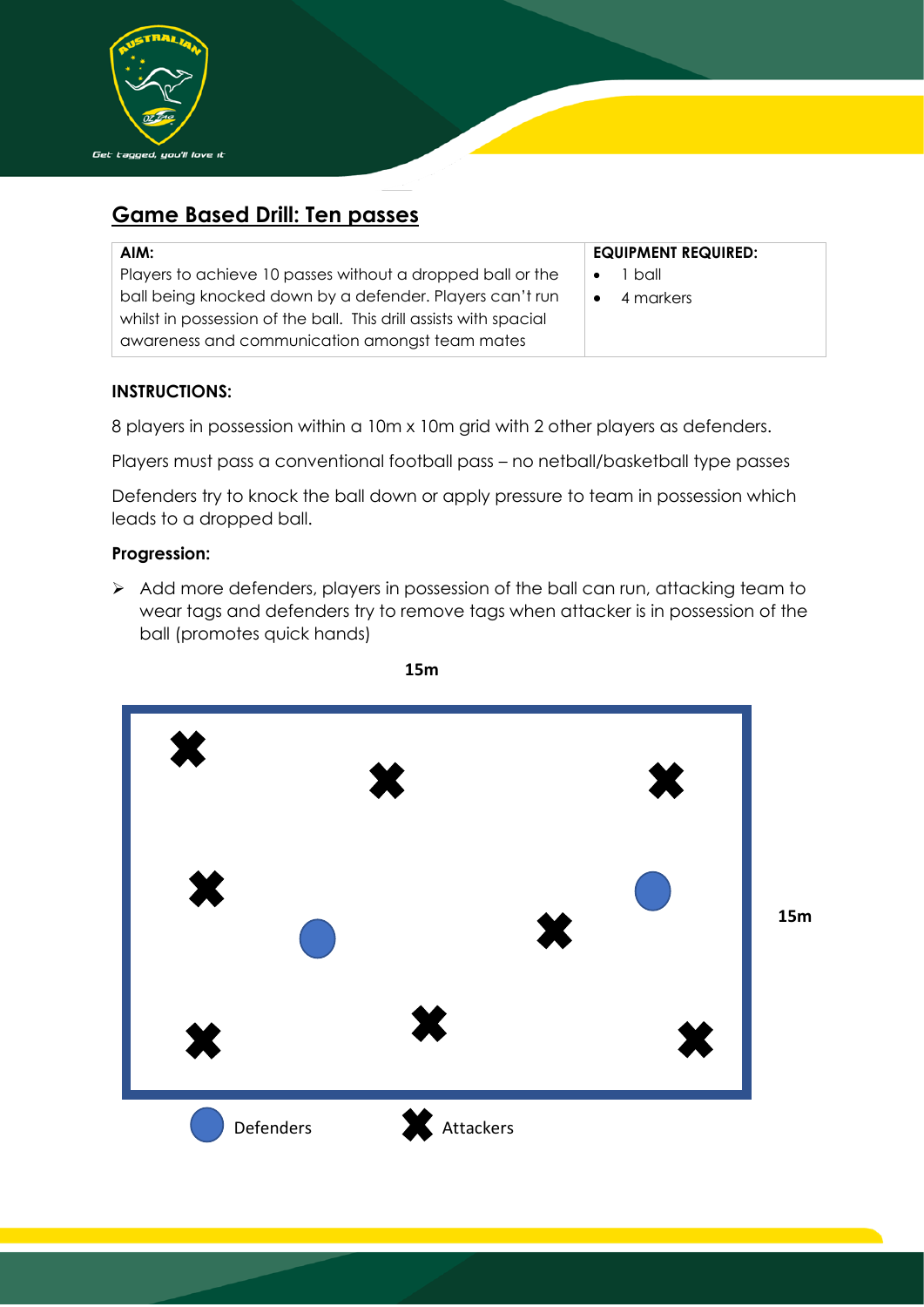

### **Passing and Catching on the Run**

| <b>EQUIPMENT REQUIRED:</b> |           | <b>KEY TEACHING POINTS:</b>                                  |
|----------------------------|-----------|--------------------------------------------------------------|
| 3 balls                    | $\bullet$ | Pass off outside leg                                         |
| 4-8 markers                | $\bullet$ | Grip on ball similar to previous drills                      |
|                            | $\bullet$ | Follow through to target very important                      |
|                            | $\bullet$ | Receiver to have hands up high to create a target for passer |

#### **INSTRUCTIONS:**

In groups of 4, players are passing the ball right to left whilst jogging down the field – approx. 15m in distance

Next group of players to follow

Players are approximately 3m apart

Players then look to pass left to right again using above mentioned teaching Points

Players to swap positions to ensure they are passing and receiving the ball from different parts of the drill

#### **Progression:**

- ➢ Increase width of pass 5m, 7m, 10m
- $\triangleright$  Introduce type of pass spiral
- ➢ Ball passed back and forth quickly in same grid quicker/shorter passes
- ➢ Group of 4 positioned opposite first group and have waves of players going back and forth.
- ➢ Additional plays can be added to movement once developed

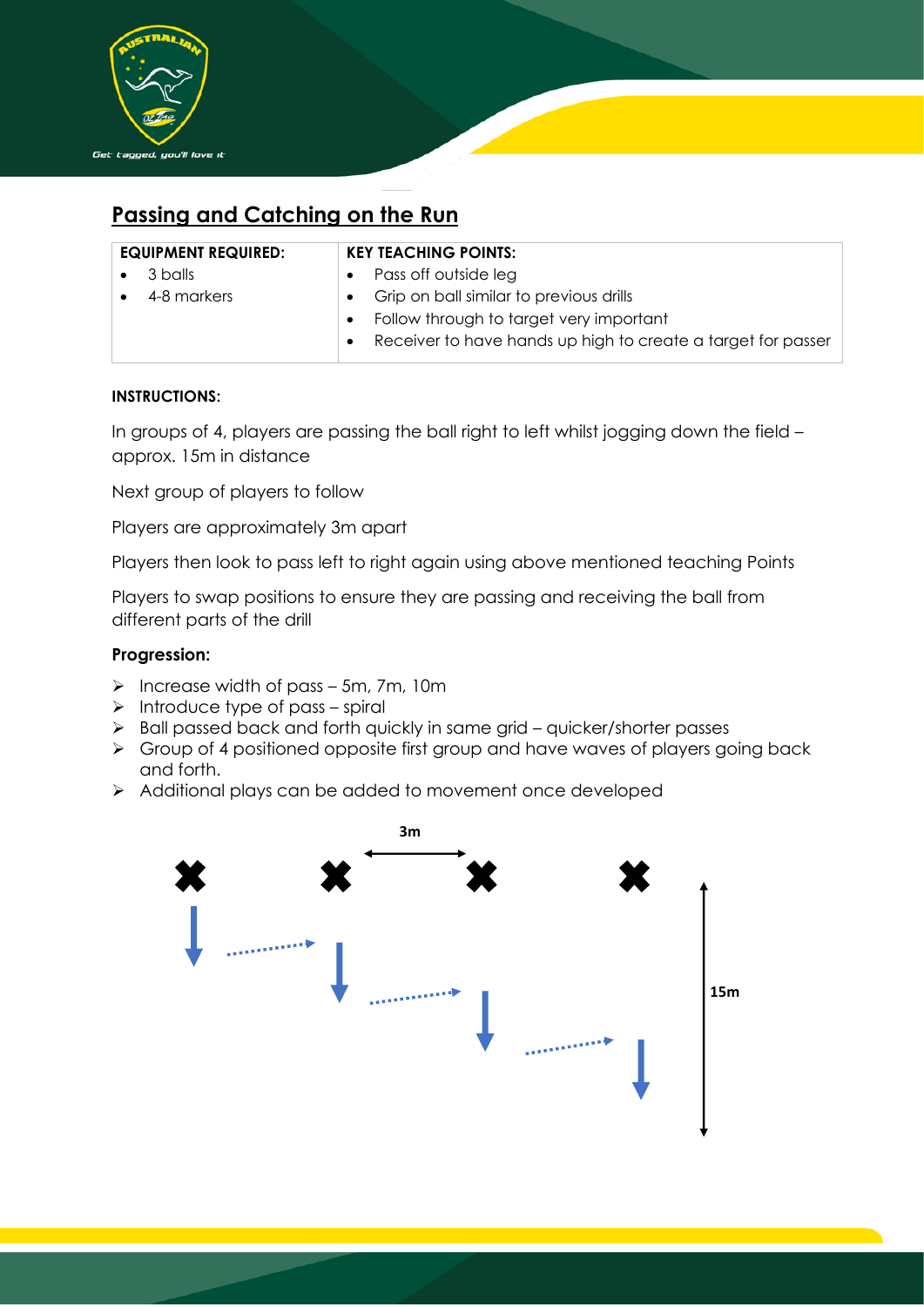

### **Square Passing Drill**

| <b>EQUIPMENT REQUIRED:</b>                       | <b>KEY TEACHING POINTS:</b>                                                                                                                                                                                   |
|--------------------------------------------------|---------------------------------------------------------------------------------------------------------------------------------------------------------------------------------------------------------------|
| 4-5 balls<br>$\bullet$<br>4 markers<br>$\bullet$ | Early catch<br>$\bullet$<br>Passing on run<br>$\bullet$<br>Type of pass<br>$\bullet$<br>Timing<br>$\bullet$<br>Communication<br>$\bullet$<br>Positioning<br>$\bullet$<br><b>Hand Positioning</b><br>$\bullet$ |
|                                                  | Evasion<br>$\bullet$                                                                                                                                                                                          |

#### **INSTRUCTIONS:**

Markers placed in a square approx. 8 m apart and 3 players behind each marker.

Players to execute catch and pass in a clockwise direction and will run to join the back of the line where they just passed the ball to.

This can then be done in anti-clockwise direction

Players will then catch and pass on the run – performing in both directions

#### **Progression:**

➢ Add 2 balls into drill, players from opposite corners to execute pass in the middle of square

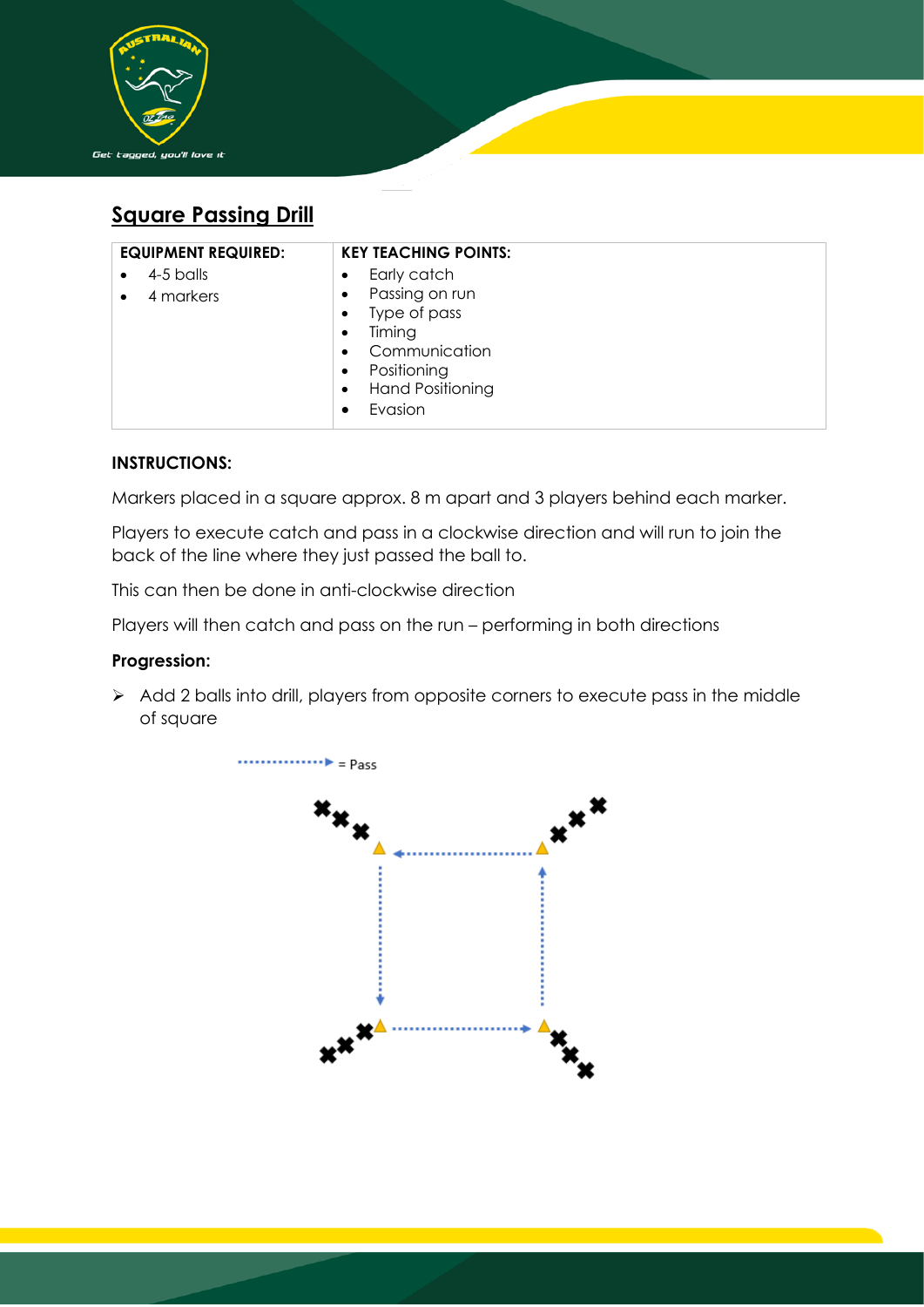

### **Playing Unders or Overs on a Defender**

| AIM:                                              | <b>EQUIPMENT REQUIRED:</b>               |
|---------------------------------------------------|------------------------------------------|
| To single out a defender, create space or numbers | $\bullet$ 2 poles                        |
| <b>Skill type</b> – Closed                        | $\bullet$ 2 markers<br>$\bullet$ 4 balls |

#### **INSTRUCTIONS:**

Set up a play the ball ruck with a marker and 2 defenders (Poles)

Players will practice playing down and up, running correct lines/angles

The attacker's job is to move the defenders to create space – eye contact, start

going forwards then change your angle & tempo.

Communication – relay the message do your attacking partners know their role

#### **Progression:**

- ➢ Add marker who is working from the inside, replace poles with defenders
- $\triangleright$  Add a third runner so 1st and 2<sup>nd</sup> receiver are playing before the defensive line

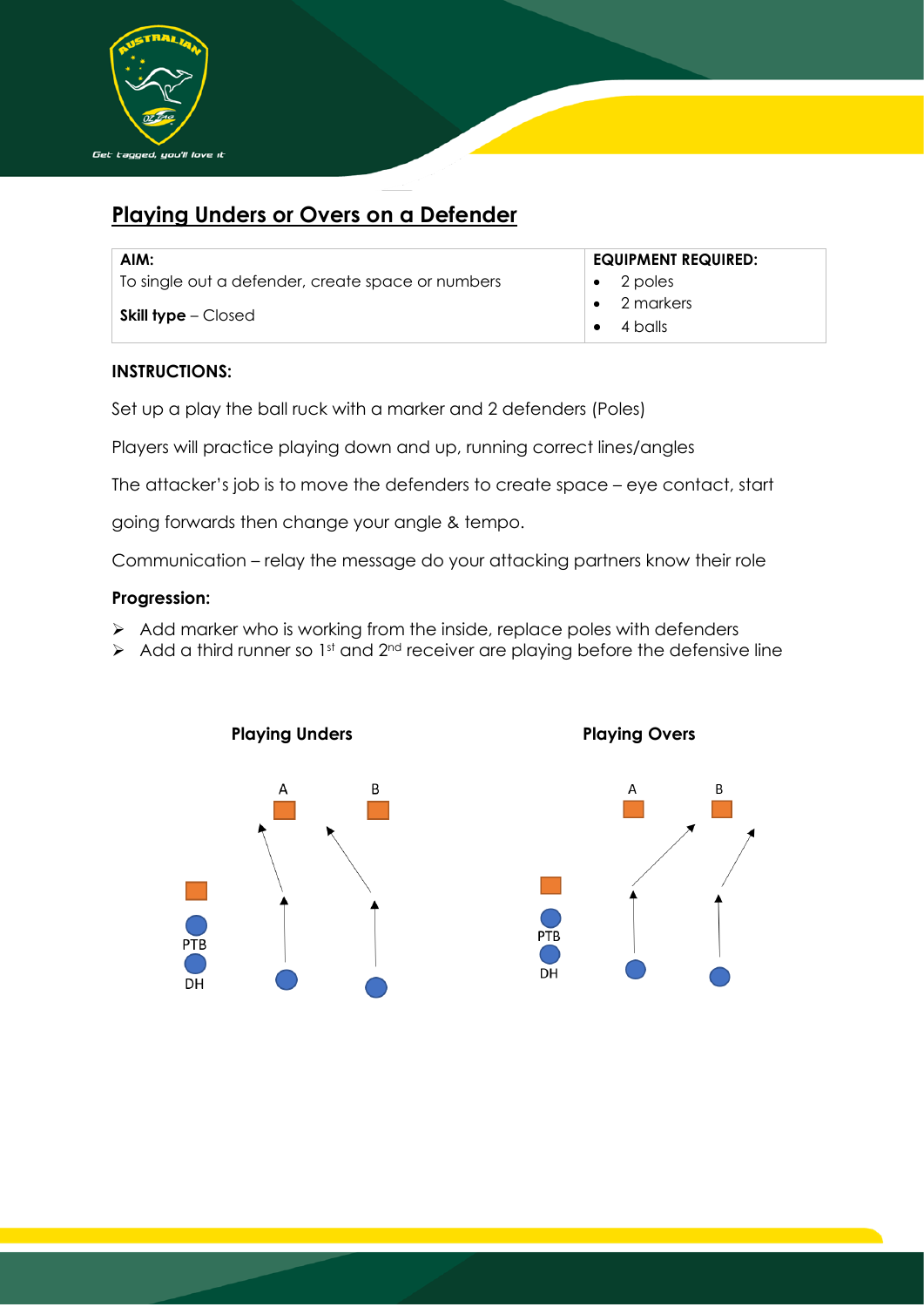

# **Kicking**

Beginner

| AIM:                                              | <b>KEY TEACHING POINTS:</b>                                              |
|---------------------------------------------------|--------------------------------------------------------------------------|
| Players to develop their<br>basic kicking skills. | Hand Position on Ball<br>Dropping Ball onto Foot<br>Contact area on Foot |
| <b>EQUIPMENT REQUIRED:</b>                        | Contact area on Ball                                                     |
| 5 balls                                           | Positioning of Foot – Pointing Toes                                      |
| 10 markers                                        |                                                                          |

#### **INSTRUCTIONS:**

Players are 5m apart in pairs kicking the ball to each other focusing on the key teaching points above.

#### **Progression**:

- ➢ Increase distance 10m, 15m, 20m
- ➢ Use non dominant foot.





### **Game: Fumbles**

Partners kicking to each other with the aim of players is to force their partner to make an error.

Points are allocated for handling errors or poor kicks and first player to accumulate 5 points wins

Progression: increase distance, use non dominant foot, add additional players

Improves kicking skills and works on hand/eye coordination, ball handling skills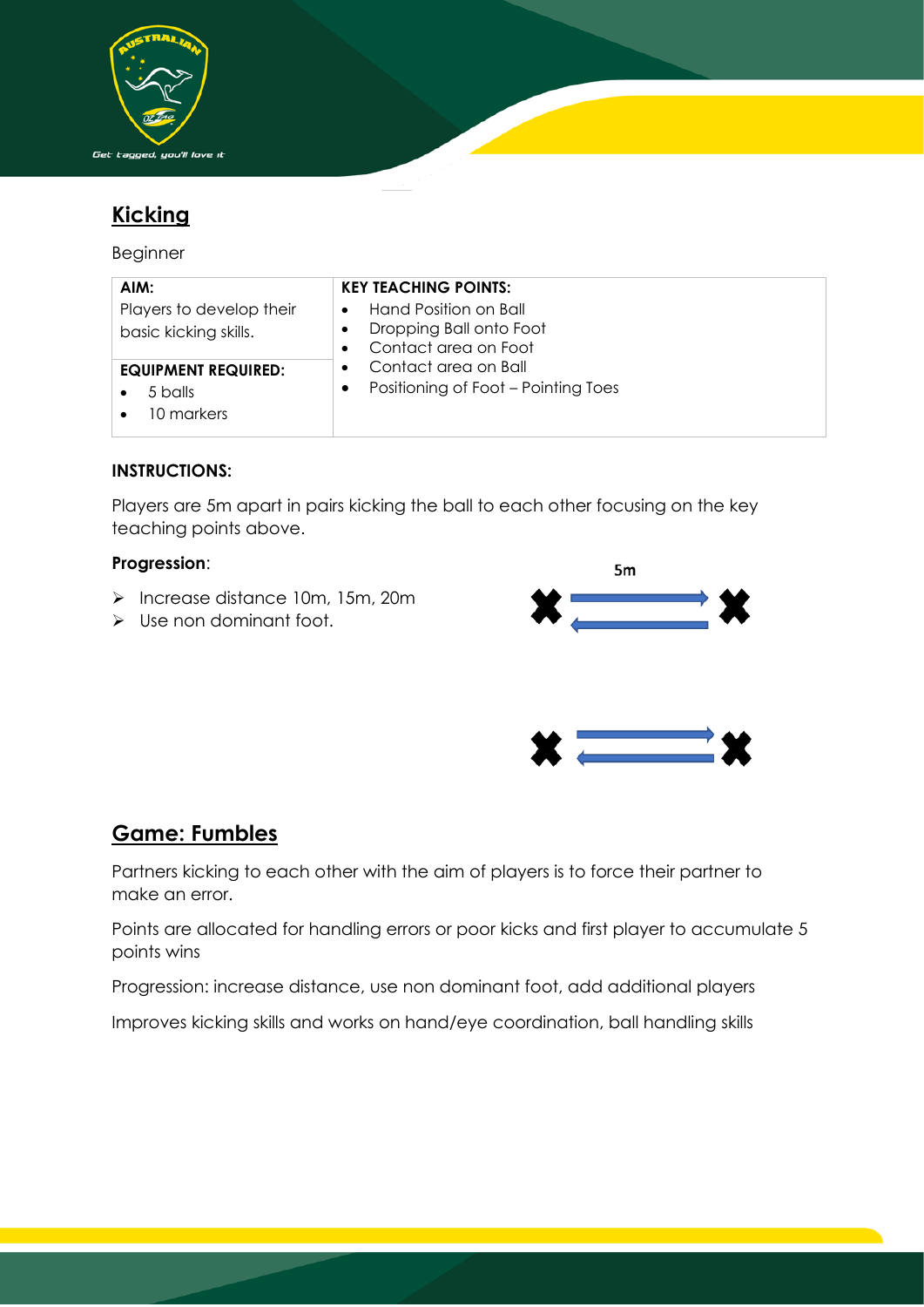

### **Kick Off Formation**

The receiving team will generally have 3 players positioned on the 10m line and 5 players back towards the try line – with the 2 wingers covering the corridor between the try line and the 10m.

Depending on where the ball is to be kicked and generally the positioning of the ball will indicate this then you can place players in that area and have them cover behind their team mates where possible.

The attacking team will place 4 players on the side where the ball is being kicked. The far side winger will sweep behind the chasers in the event the attacking team decide to kick on the first play.



Kick Off Formation

Players should focus on the types of kick offs and experiment with different contact areas on the ball and placement of the ball as to what is the most effective kick off style.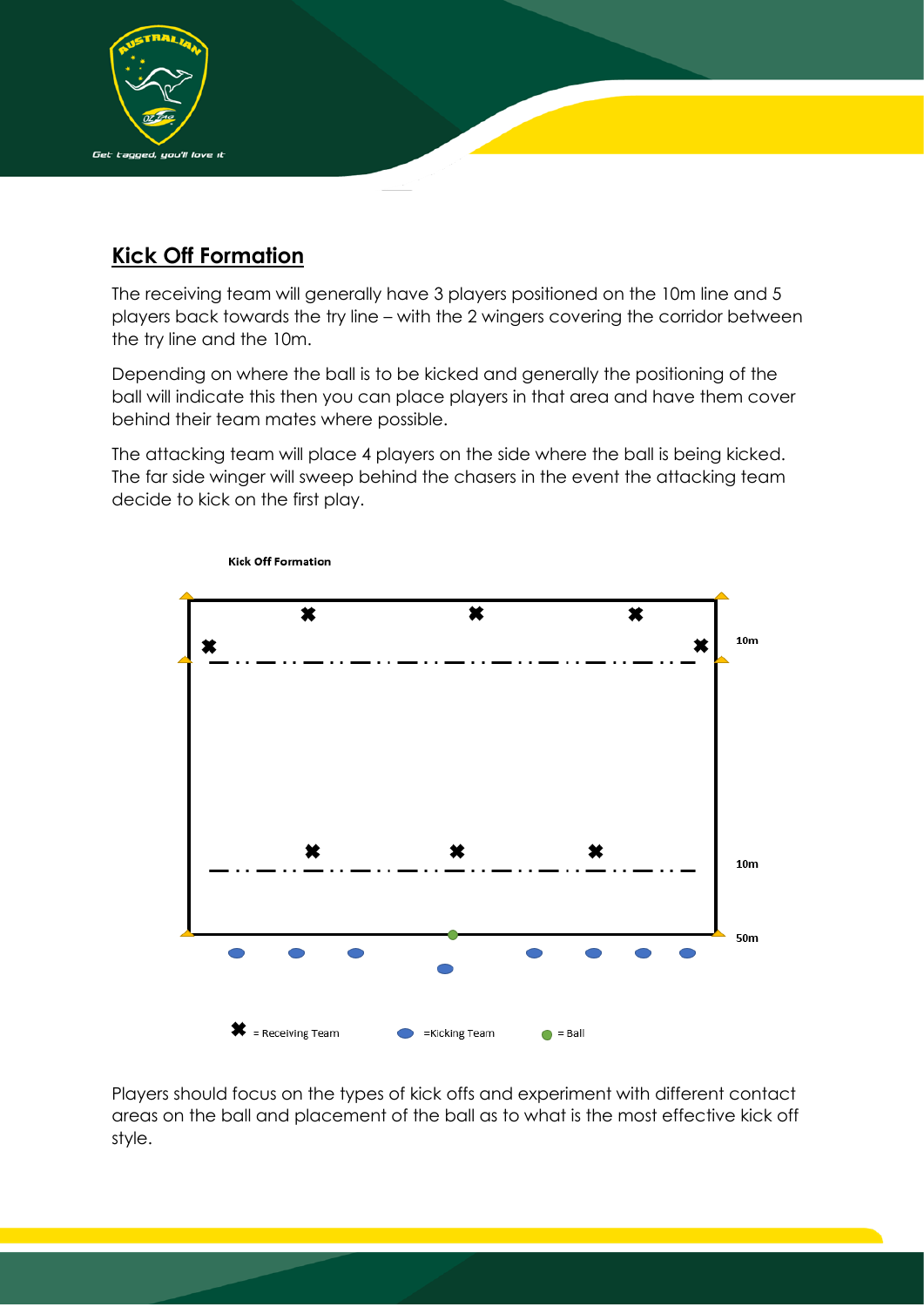

# **Defence**

### **One on one: Tag Gate**

2 defenders stand beside the 2 cones in the middle, feet are stuck in the mud and space between the cones is a no-go zone.

1 at a time, attackers will run through the no go zone and the defenders attempt to make a tag.

Tally up how many tags each player gets and that's the score to beat.

Don't clap or snatch at the tag, follow the tag and use your palms to grab the tag.

Keep eye on the tag, use 2 hands.



### **Side on: Corridor tag**

Set up a grid of 4 cones, 10m wide by 10m long

1 defender in the middle and as the coach calls which side to run the player in the middle attempts to make a tag on that player before returning to the marker in the middle and repeating listening to which way the coach calls.

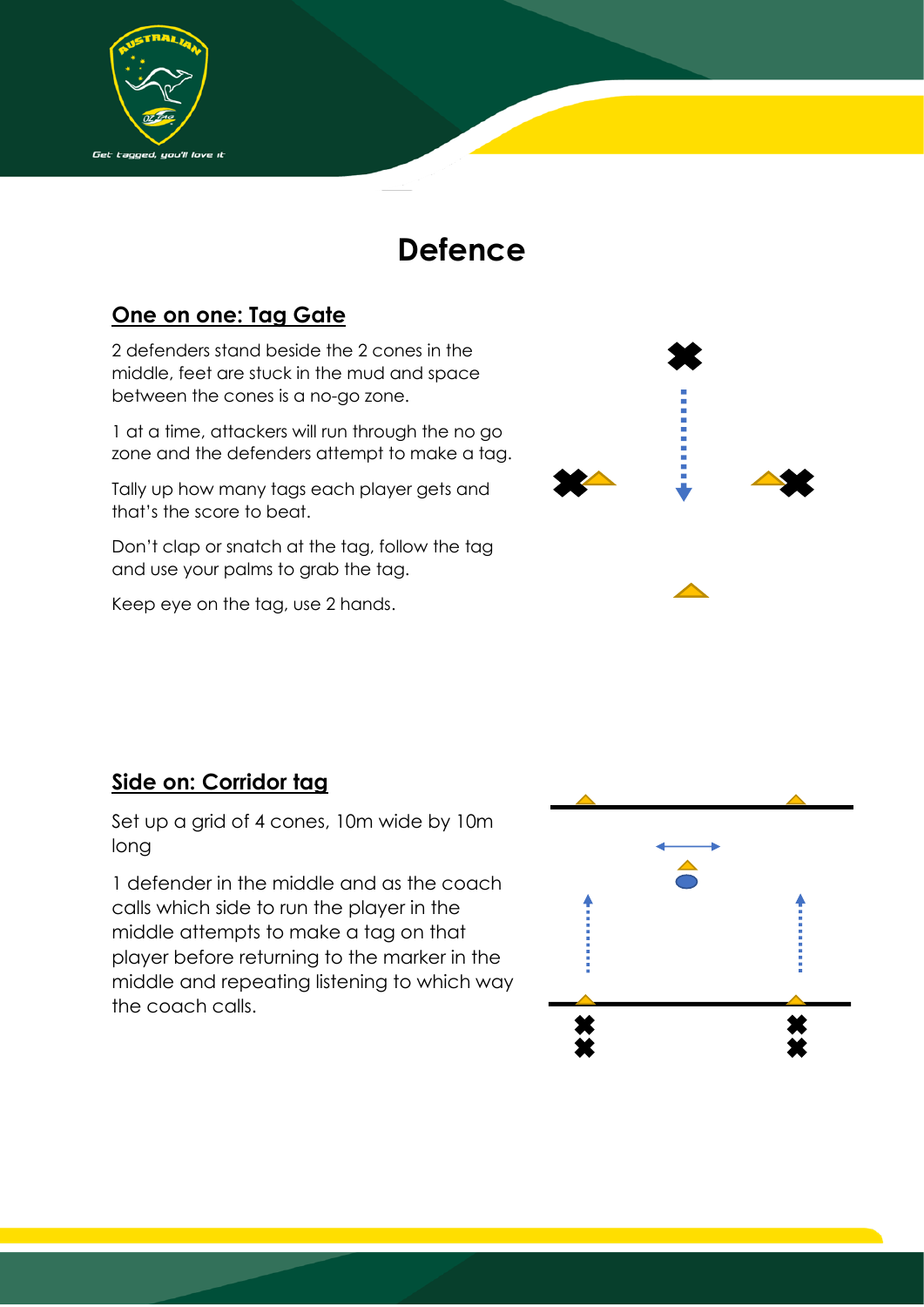

### **Front on: Ball Tap**

Defender taps the ball and retreats to touch the try line before being allowed to attempt to make a tag

Attacker picks ball up once touched by defender and attempts to score a try between the 2 cones before being tagged





### **Front on: Cat and Mouse**

Players pass the ball back and forth to each other at about 3m away from each other.

Once the coach blows whistle or says "GO" the player with the ball turns and heads towards his try line whilst the other player chases and attempts to make the tag before the try is scored.

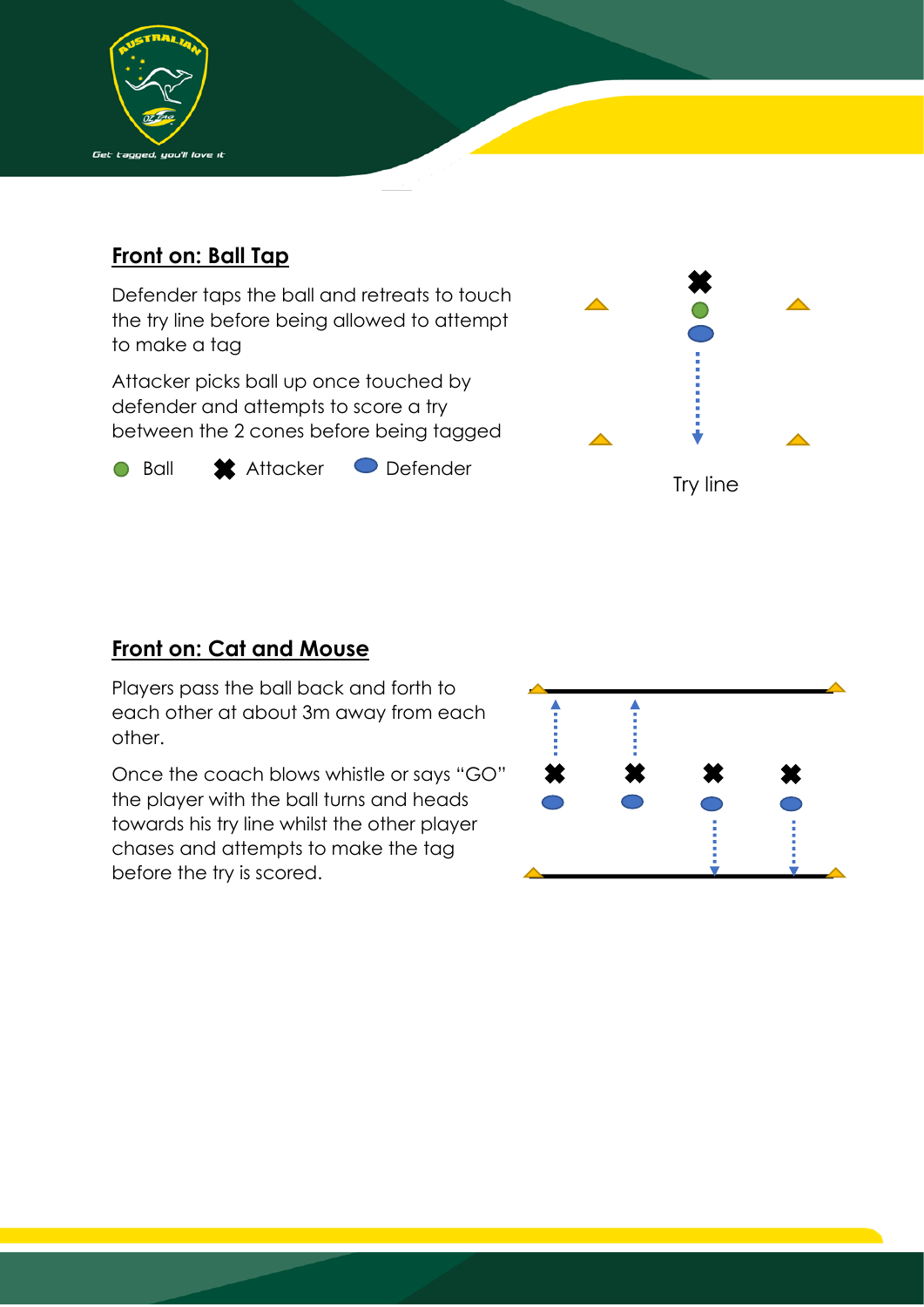

### **Spacing/Communication**

### **Closed Drill**

Players are in 4 lines of 3 spaced approx. 5m apart.

The coach instructs the players either with visual signals or verbally (or both) to run up, down and across the field maintaining their shape, spacing and communicating with each other as to the distance they are trying to maintain between each other.

Works on players being conscious about the distance between each player, communicating with team mates and using their peripheral vision.



### **Open Drill/Game Based Drill**

Equipment required: 1 x football, 10 x Players with Tags on, 4 cones

6 attackers v 4 defenders

Defending team works on maintaining spacing and working together as a unit by communicating to their team mates.

Attacking team tests the defensive team by running plays against them. Attacking team gets 3 plays at defensive team before restarting again. Attacking team maintains possession for 2 minutes and then rotate players into different roles.

Aim: Defensive Players to focus on communication and maintaining spacing in defensive line  $6v4$ 

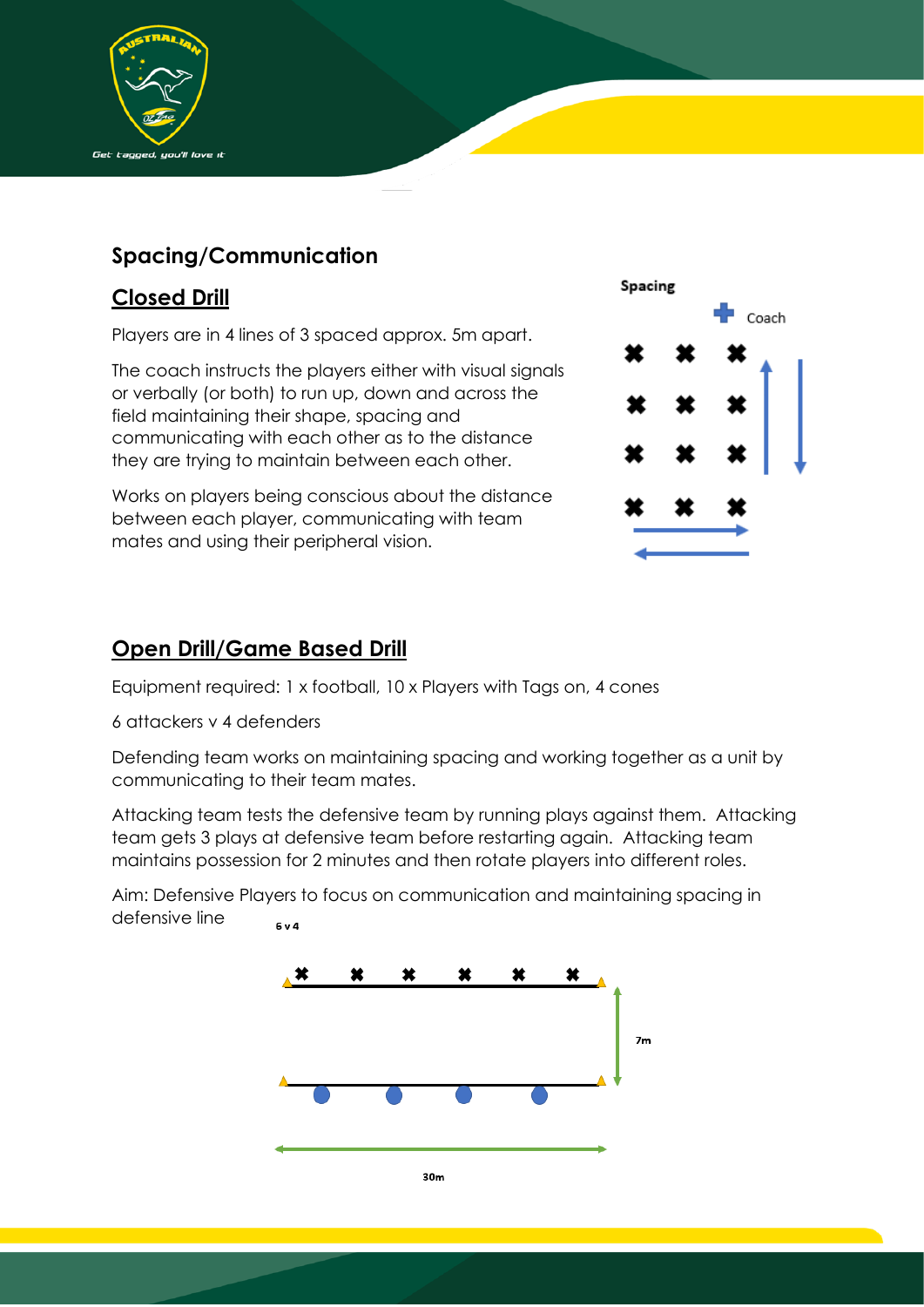

# **Evasion and Footwork**

### **Tag Ball**

Equipment required:

4 x markers, 1 x football

One player has possession and must tag other players with the ball - tagger is holding ball in 2 hands at all times. Once tagged players stand with their arm in the air – a team mate can give them a high five to get them back into the game. The Player with the ball aims to TAG as many players as possible in a 30 second time frame.

Rotate player with the ball.

Aim: promotes holding the ball in two hands and evasion skills

### **Side Stepping – Transfer of Weight**

Equipment required: 12 markers

#### **1A**

- Side Stepping on the cone in a zig zag with no football
- Focus on stepping before the cone not going around it
- Explain the transferring of weight

#### **1B**

- Make 2 Grids with even numbers on each grid
- Make it a race, side stepping each cone, around the last and finish at the start

Progression: Develop various grids that work on change of direction

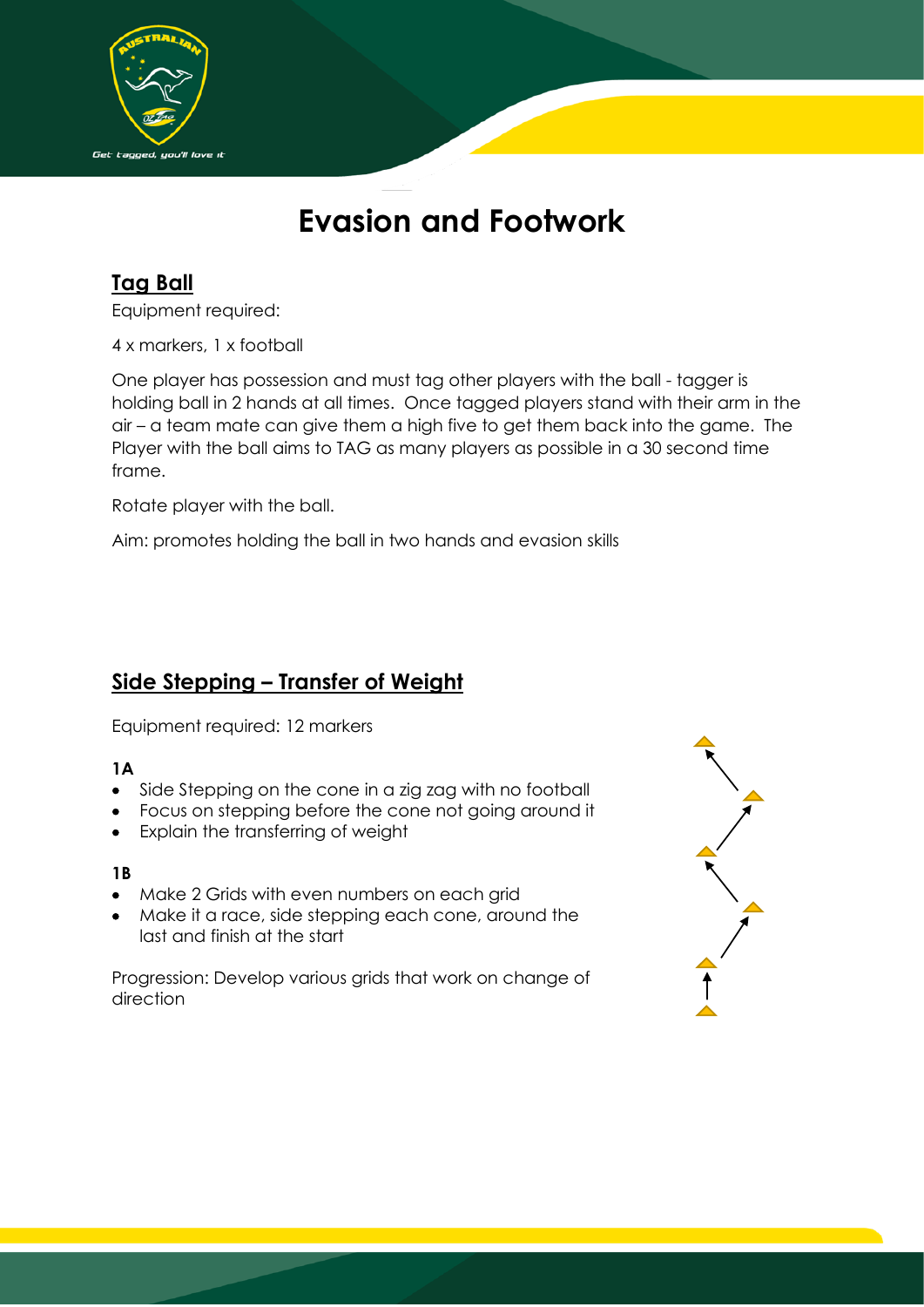

# **Agility Drills**



# **Up and Back Drill**

7 x Markers



# **5 – 10 – 5 Shuttle Drill**

3 x Markers

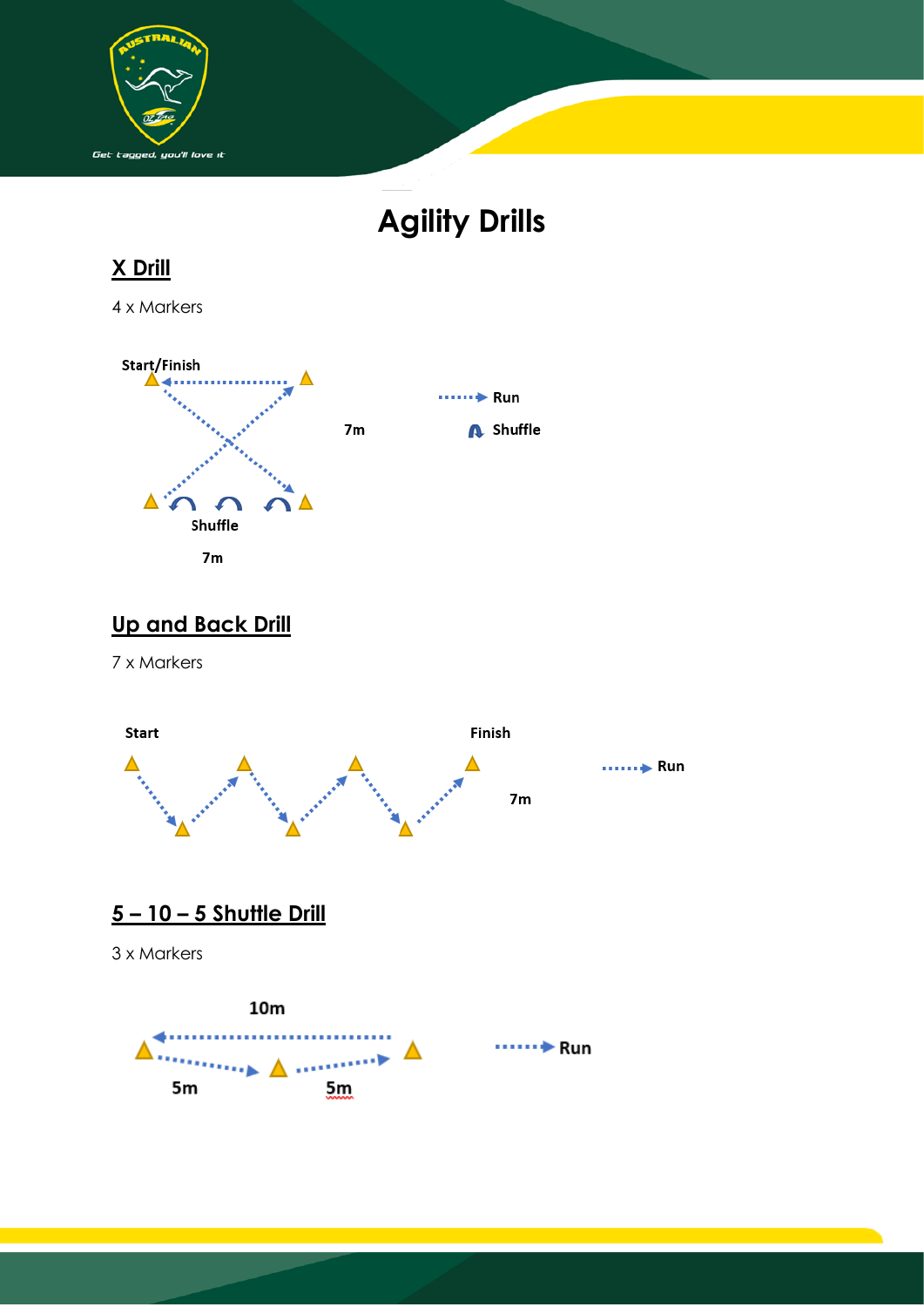

# **Games**

### **Pass Tennis**

Players divided into 2 teams of 8 and are split into 2 playing areas of 10m x 7m area – the 2 areas are divided by a 2m corridor which acts as a net for the Game.

Players pass the ball over the net area into the oppositions area where the opposition attempt to catch the ball and in doing so pass the ball back to opposition area.

Points are awarded if the opposition team drops the ball or the pass finds the ground within the playing area. Passes must be above the waist line as determined by the coach.

Passes can be any style – spiral/non spiral and left to right or right to left

Progression: Coach can determine type of pass that can be used.



10M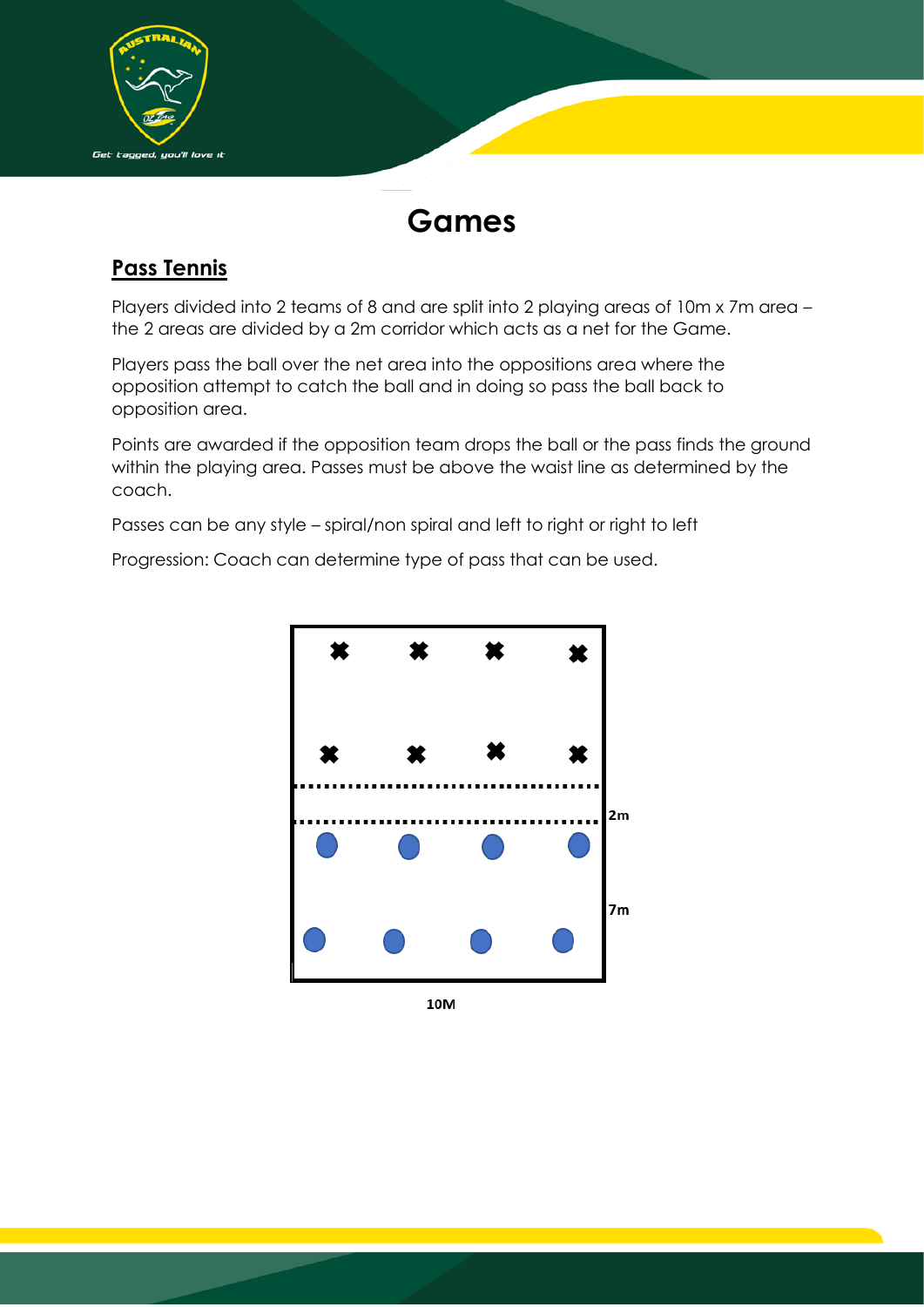

### **Rob the Nest**

Equipment required: 12 footballs, 4 markers

Players into 4 groups and are required to be positioned on the corners of a 10m x 10m square.

12 balls are placed into the middle of the square, once the Game commences a player from each corner is allowed to run into the middle of square and grab one football and return back to the front of their corner and tags the next team member in the line who does likewise. Eventually all the balls are taken from the middle and then players are required to "Rob" take balls from the "Nest" corner of the other teams. Only one player can run from each team at any one time and they can only take one ball at a time and return it to their "Nest" corner. The team that collects the designated number of balls is the winner – this drill promotes communication amongst team mates, running with the ball in 2 hands and scoring the try when returning the ball back to the "Nest" their corner.

### **Kick Baseball**

Equipment required: 1 Football, 5 markers

Players divided into 2 teams – one team considered the batting team, the other the fielding team. The "Pitcher" passes the ball to the "Batter" who must catch the ball – a dropped ball is considered a "Strike", a bad pass from the "Pitcher" considered a Foul.

Once the "Batter" has caught the ball they are then required to kick the ball, ball must not travel higher than shoulders unless it hits the ground first. Upon kicking the ball, the "Batter" runs as many bases as possible – the fielding team fields the ball and passes to the bases in an attempt to tag the runner out. The rules of baseball apply in relation to 3 outs before teams' swap over.

Promotes kicking skills, passing and catching skills and team work.